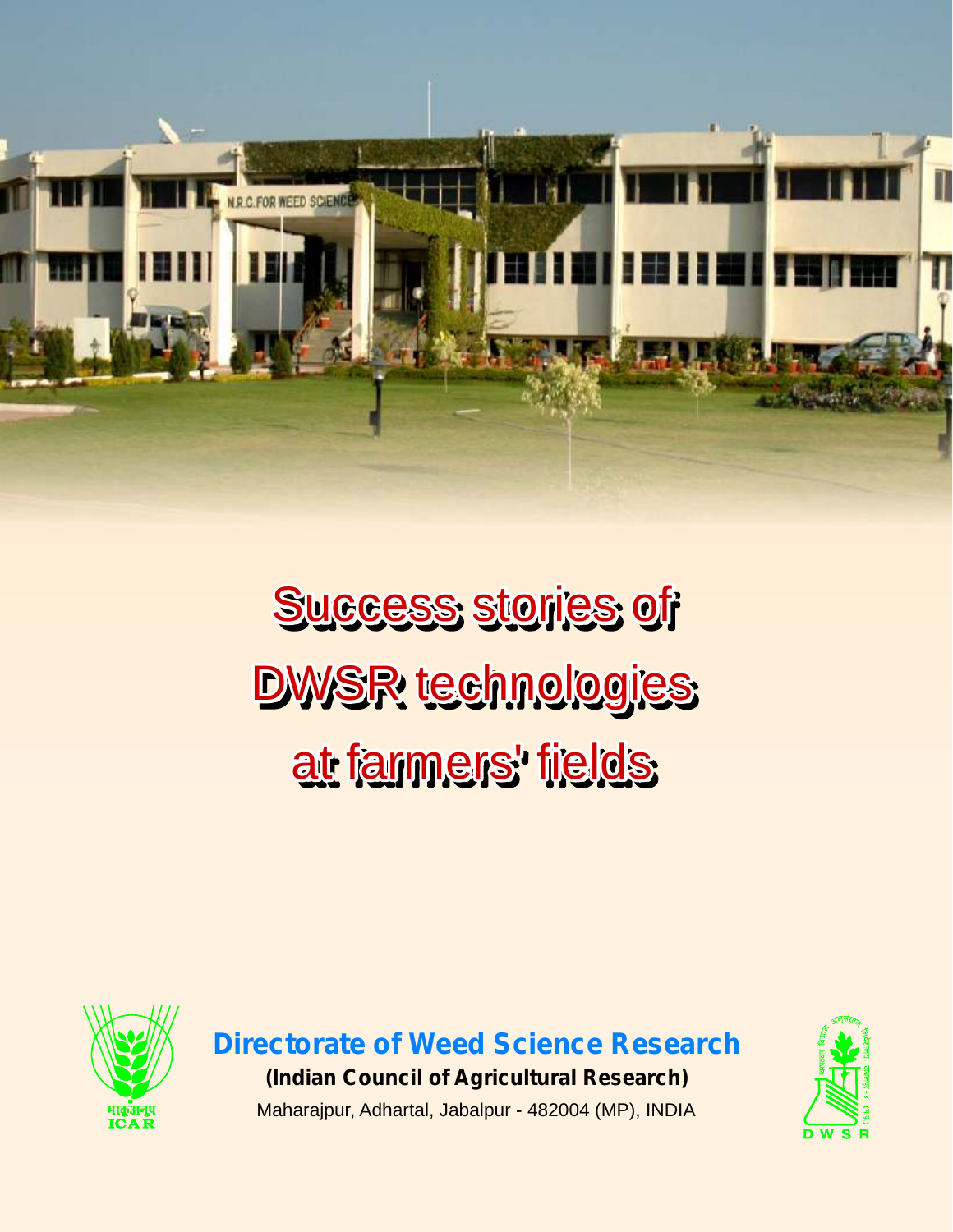

| S.No. | <b>Particulars</b>                                                                                  | Pg. No.        |
|-------|-----------------------------------------------------------------------------------------------------|----------------|
| 1.    | Management of grassy & broad leaved weeds in wheat                                                  | 1              |
| 2.    | Management of grassy weeds in direct seeded rice                                                    | $\overline{4}$ |
| 3.    | Management of grassy weeds in wheat using zero tillage technology                                   | $\overline{7}$ |
| 4.    | Soil solarization: A non-chemical approach of weed management in<br>vegetables and high value crops | 10             |
| 5.    | Management of Parthenium hysterophorus using Mexican beetle                                         | 13             |
| 6.    | Biological control of Water hyacinth                                                                | 17             |

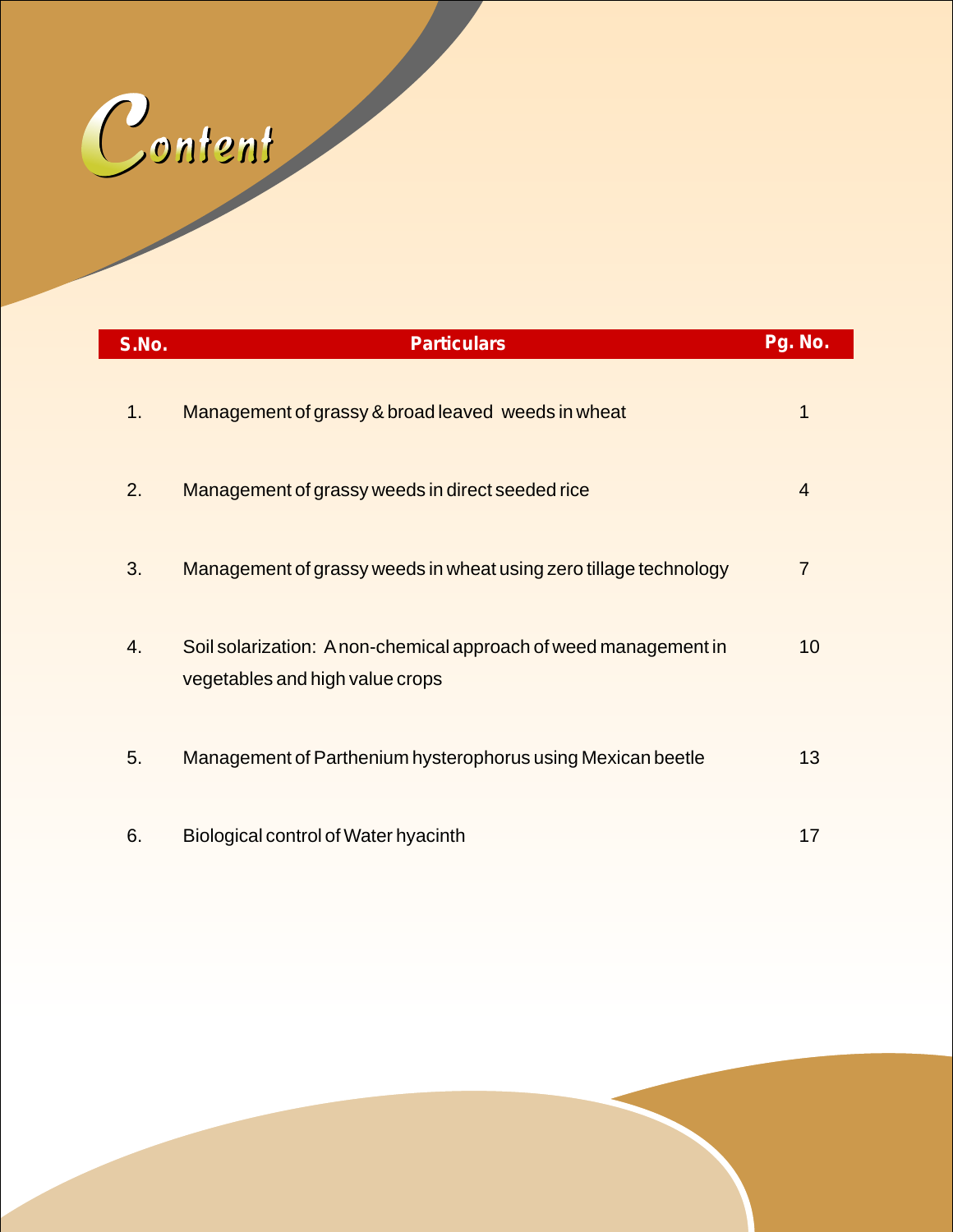## Management of grassy & broad leaved Management of grassy & broad leaved weeds in wheat weeds in wheat

### **SUCCESS STORY - 1**



**Sh. Rajendra Patel**

| <b>SL</b>      | <b>PARTICULARS</b>                                                                                          | <b>DETAILS</b>                                                                                                                                  |                                                                                                                                                                                                                   |
|----------------|-------------------------------------------------------------------------------------------------------------|-------------------------------------------------------------------------------------------------------------------------------------------------|-------------------------------------------------------------------------------------------------------------------------------------------------------------------------------------------------------------------|
| $\mathbf{1}$   | <b>NAME OF THE FARMER</b>                                                                                   | <b>SH. RAJENDRA PATEL</b>                                                                                                                       |                                                                                                                                                                                                                   |
| $\overline{2}$ | <b>ADDRESS</b>                                                                                              |                                                                                                                                                 |                                                                                                                                                                                                                   |
|                |                                                                                                             | <b>VILLAGE</b>                                                                                                                                  | Imlai                                                                                                                                                                                                             |
|                | ii.                                                                                                         | <b>POST</b>                                                                                                                                     | Imlai                                                                                                                                                                                                             |
|                | iii                                                                                                         | <b>TEHSIL</b>                                                                                                                                   | Panagar                                                                                                                                                                                                           |
|                | iv                                                                                                          | <b>DISTRICT</b>                                                                                                                                 | <b>Jabalpur</b>                                                                                                                                                                                                   |
|                | $\mathsf{V}$                                                                                                | <b>STATE</b>                                                                                                                                    | <b>Madhya Pradesh</b>                                                                                                                                                                                             |
| 3              | <b>CONTACT DETAILS</b>                                                                                      | 09302480675                                                                                                                                     |                                                                                                                                                                                                                   |
| 4              | <b>DETAILS OF FARM (SIZE, LOCATION,</b><br><b>WATER AVAILABILITY ETC.)</b>                                  | 10 Acres with irrigation facilities including tube well                                                                                         |                                                                                                                                                                                                                   |
| 5              | <b>MEMBERSHIP IN SELF-HELP GROUP</b>                                                                        | Member of Sehkari Samiti Maryadit<br>Sakha, Kushner                                                                                             |                                                                                                                                                                                                                   |
| 6              | <b>NAMES OF THE CENTRAL SECTOR/</b><br><b>STATE SCHEMES UTILIZED BY THE</b><br><b>FARMER AND THE PERIOD</b> | Weed control technologies transferred by Directorate<br>of Weed Science Research (DWSR), ICAR, Jabalpur,<br>being adopted since last five years |                                                                                                                                                                                                                   |
| $\overline{7}$ | <b>TECHNOLOGIES/GOOD</b><br><b>AGRICULTURAL PRACTICES/</b><br><b>FACILITIES/BENEFITS</b>                    | Management of wild oat (Avena ludoviciana),<br>Phalaris minor and other grassy and broadleaved<br>weeds in wheat                                |                                                                                                                                                                                                                   |
|                | <b>OBTAINED WITH DETAILS</b>                                                                                | increased net income.<br>$\mathbf 1$                                                                                                            | using clodinafop (60 g/ha) at 25-30 DAS followed by<br>2,4-D (750 g/ha) at 30 DAS. This technology has<br>increased total production, improved quality of<br>produce, decreased the requirement of pesticides and |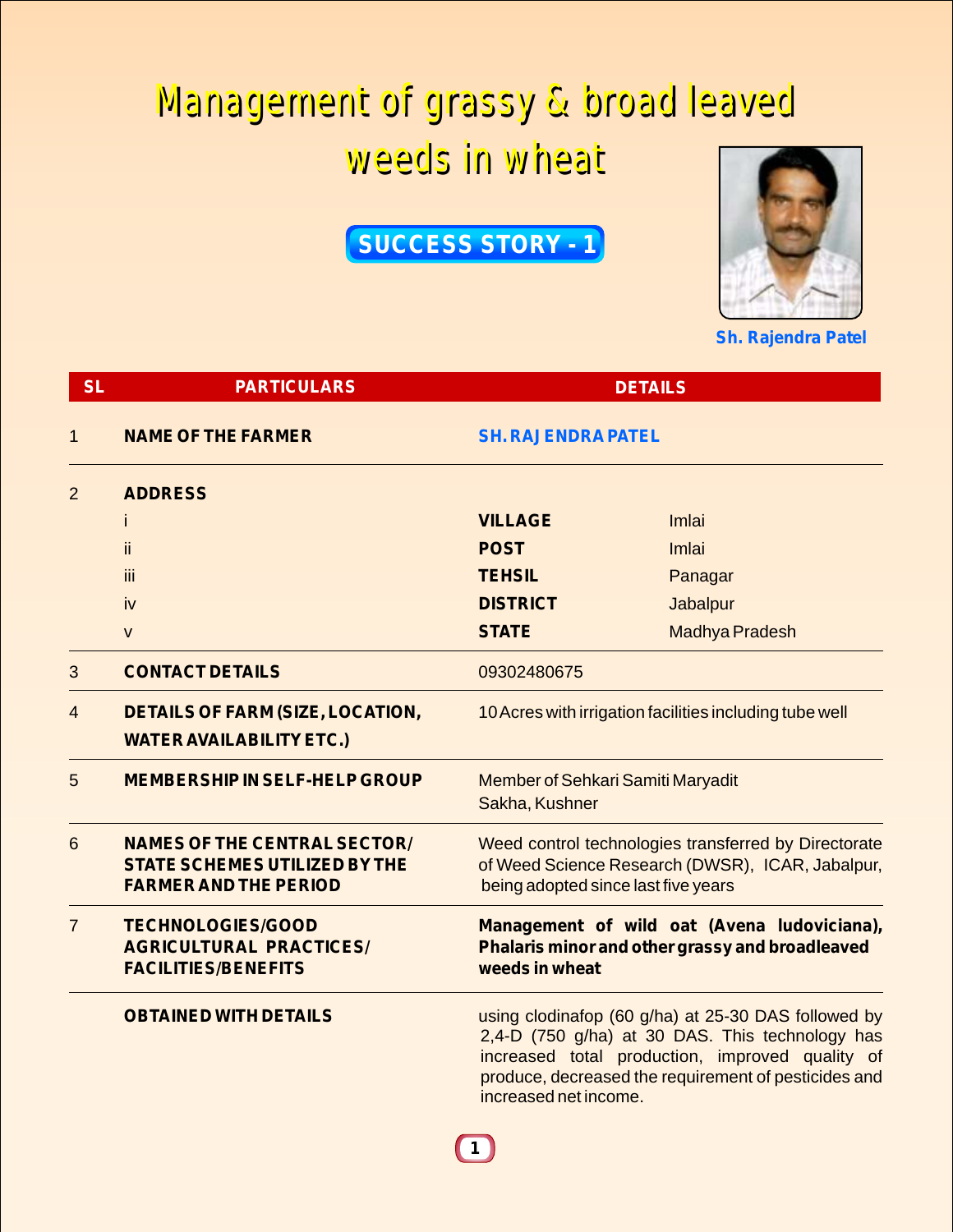| <b>SL</b> | <b>PARTICULARS</b>                                                                                                                                                              | <b>DETAILS</b>                                                                                                                                                                                                               |                                                                                                                                     |  |
|-----------|---------------------------------------------------------------------------------------------------------------------------------------------------------------------------------|------------------------------------------------------------------------------------------------------------------------------------------------------------------------------------------------------------------------------|-------------------------------------------------------------------------------------------------------------------------------------|--|
| 8         | <b>DETAILS OF RESULTS OBTAINED</b><br>DUE TO THE ADOPTION OF<br><b>TECHNOLOGIES (SEASON-WISE</b><br><b>CROPS GROWN, TECHNIQUES</b><br><b>ADOPTED, RESULTS ACHIEVED</b><br>ETC.) | Improved/<br><b>Present production</b><br>technologies                                                                                                                                                                       | <b>Traditional/past</b><br>production practices                                                                                     |  |
| (1)       | <b>PRODUCTIVITY PER HECTARE</b>                                                                                                                                                 | 38-40 q/ha                                                                                                                                                                                                                   | $25 - 30 q/ha$                                                                                                                      |  |
| (II)      | <b>COST OF PRODUCTION PER HECTARE</b>                                                                                                                                           | Rs. 9000-10000/-                                                                                                                                                                                                             | Rs. 9000-9500/-                                                                                                                     |  |
| (III)     | <b>TOATL GROSS INCOME PER HECTARE</b>                                                                                                                                           | Rs. 40000 per hectare<br>$(40q)$ KRs. 1000/q)                                                                                                                                                                                | Rs. 28500/- per hectare<br>$(30q)$ K Rs. 950/q less price<br>as there was impurities<br>like weed seeds)                            |  |
| (III)     | <b>NET INCOME PER HECTARE</b>                                                                                                                                                   | Rs. 30000/- per hectare                                                                                                                                                                                                      | Rs. 19000/- per hectare                                                                                                             |  |
| (IV)      | <b>PRICE REALIZED (RS. PER TON)</b>                                                                                                                                             | Profit - Rs. 7500/ton<br>Cost Rs. 2500/ton                                                                                                                                                                                   | Profit - Rs. 6330/ton<br>Cost Rs. 3160/ton                                                                                          |  |
| (V)       | <b>NATURAL RESOURCES SAVED/</b><br><b>CONSERVED LIKE SOIL, WATER ETC.</b>                                                                                                       | High utilization of water by<br>crop                                                                                                                                                                                         | Loss of water due to weeds                                                                                                          |  |
| (V)       | <b>PRODUCT QUALITY IMPROVEMENT</b>                                                                                                                                              | Due to improved weed<br>management technology,<br>the attack of other pests<br>was significantly minimized<br>and the quality of the<br>produce was better as the<br>grain size was bold and it<br>was free from weed seeds. | The quality of the farm<br>produce was much<br>contaminated with<br>objectionable weed seeds<br>along with irregular grain<br>size. |  |
| (V)       | <b>PRODUCT QUALITY IMPROVEMENT</b>                                                                                                                                              | Due to improved weed<br>management technology,<br>the attack of other pests<br>was significantly minimized<br>and the quality of the<br>produce was better as the<br>grain size was bold and it<br>was free from weed seeds. | The quality of the farm<br>produce was much<br>contaminated with<br>objectionable weed seeds<br>along with irregular grain<br>size. |  |
| 9         | <b>MARKETING STRATEGY ACCESS TO</b><br><b>MARKET (THROUGH PRIVATE,</b><br>COOPERATIVE, CONTRACT FARMING<br>ETC.)<br>EXPORT MARKET (DETAILS OF<br><b>EXPORTS MADE)</b>           | Samiti Maryadit Sakha operating at the block level                                                                                                                                                                           | Farm produce, obtained is marketed through Sehkari                                                                                  |  |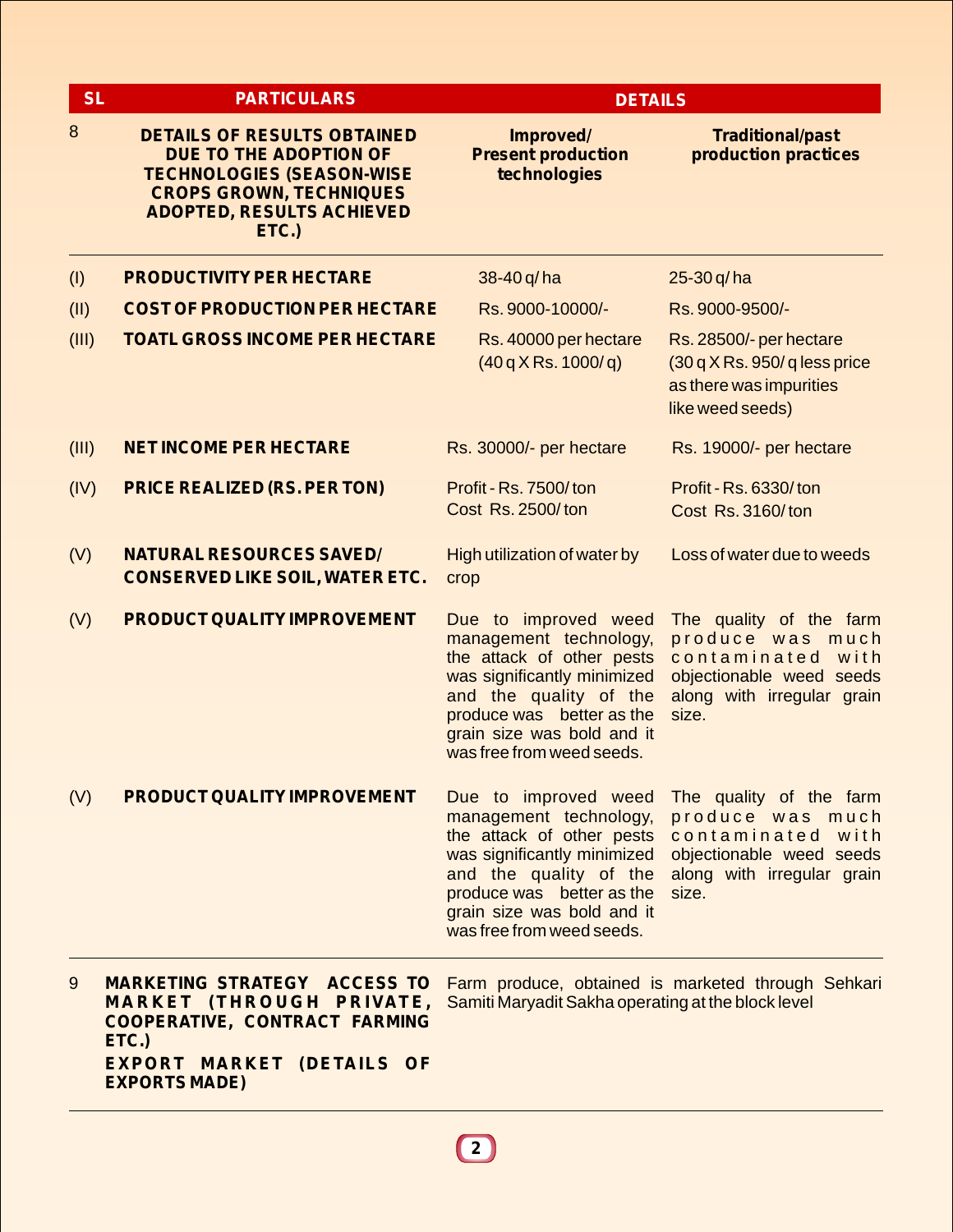| <b>SL</b> |                                  | <b>PARTICULARS</b>       |  | <b>DETAILS</b>                                                                                                                                                                                                                                                                                                                                                                                                                                                                                                                                                                                                                                                                                                                |
|-----------|----------------------------------|--------------------------|--|-------------------------------------------------------------------------------------------------------------------------------------------------------------------------------------------------------------------------------------------------------------------------------------------------------------------------------------------------------------------------------------------------------------------------------------------------------------------------------------------------------------------------------------------------------------------------------------------------------------------------------------------------------------------------------------------------------------------------------|
| 10        | <b>FACTORS</b><br><b>SUCCESS</b> | <b>CONTRIBUTING TO @</b> |  | Major weeds of wheat such as wild oat (Avena<br>ludoviciana), Phalaris minor and other grassy and<br>broadleaved weeds have been reported to cause 30 to<br>50 per cent yield loss due to competition with wheat<br>crop for light, moisture, space, nutrients etc, as a result<br>the growth of the wheat was suppressed and the<br>productivity was significantly reduced. The quality of<br>the produce was also deteriorated. Due to adoption of<br>improved weed management technologies advised/<br>demonstrated by the Directorate of Weed Science<br>ICAR, Jabalpur, the weeds were<br>Research,<br>effectively reduced, resulting in significant increase in<br>yield with good quality by 10 q/ha(approx.) over the |
|           |                                  |                          |  | traditional practice of cultivation adopted by farmer.<br>The wild oat and Phalaris minor which are usually not<br>controlled by the continuous use of isoproturon and<br>other traditional practices, were significantly<br>controlled with the use of clodinafop 60 g a.i./ha. The<br>produce obtained through traditional cultivation<br>method was full of Avena, Phalaris and Lathyrus etc<br>weed seeds, Because of these unwanted seeds this<br>produce fetched lower price in the market. However,<br>the produce obtained from clodinafop (60 g/ha)                                                                                                                                                                  |

price.

### 11 **ANYOTHER RELEVANT INFORMATION**

The farmers around my field also took lot of interest in adopting the technology using the recommended herbicides for enhancing the productivity and quality.

followed by 2,4-D (750 g/ha) treated field were free from these seeds and got relatively higher selling





**Untreated field Treated with clodinafop fb. 2,4-D**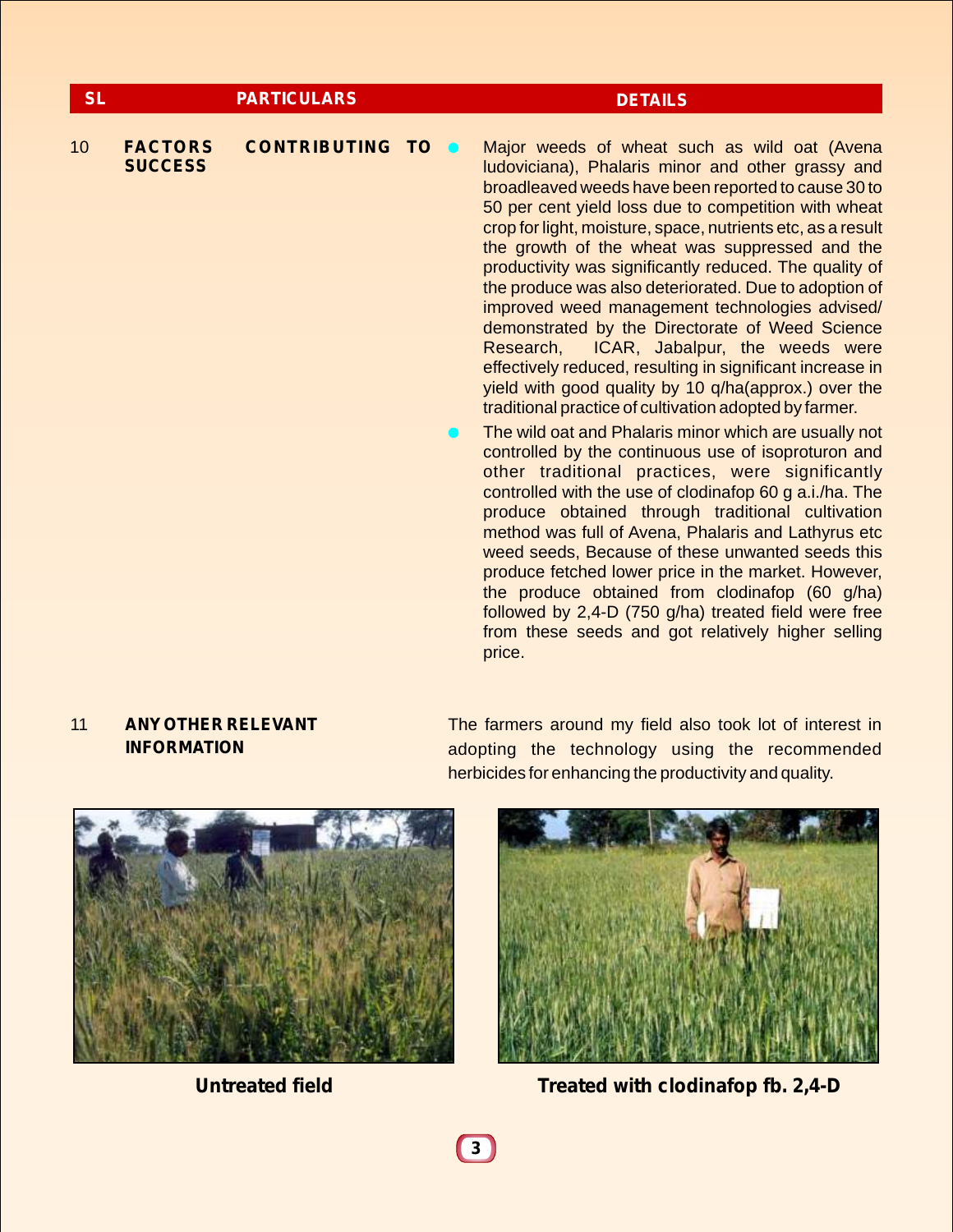## Management of grassy weeds in Management of grassy weeds in direct seeded rice direct seeded rice

**SUCCESS STORY - 2**



**Sh. Manoj Patel**

| <b>SL</b>      | <b>PARTICULARS</b>                                                                                         | <b>DETAILS</b>                                                                                                                                  |
|----------------|------------------------------------------------------------------------------------------------------------|-------------------------------------------------------------------------------------------------------------------------------------------------|
| 1              | <b>NAME OF THE FARMER</b>                                                                                  | <b>SH. MANOJ PATEL</b>                                                                                                                          |
| $\overline{2}$ | <b>ADDRESS</b>                                                                                             |                                                                                                                                                 |
|                | <b>VILLAGE</b><br>Ť.                                                                                       | Tagar                                                                                                                                           |
|                | ii.<br><b>POST</b>                                                                                         | <b>Umaria Patra</b>                                                                                                                             |
|                | <b>TEHSIL</b><br>iii                                                                                       | Jabalpur                                                                                                                                        |
|                | <b>DISTRICT</b><br>iv                                                                                      | Jabalpur                                                                                                                                        |
|                | <b>STATE</b><br>$\mathsf{V}$                                                                               | Madhya Pradesh                                                                                                                                  |
| 4              | <b>DETAILS OF FARM (SIZE, LOCATION,</b><br><b>WATER AVAILABILITY ETC.)</b>                                 | 9 acres with irrigation facilities (tube well)                                                                                                  |
| 5              | <b>MEMBERSHIP IN SELF-HELP GROUP,</b><br>PRODUCERS, COOPERATIVE<br><b>SOCIETY/COMPANY ETC.</b>             | Kisan Credit Card, Allahabad Bank, Kushner, Panagar<br>Jabalpur and Member of Cooperative Society, Panagar                                      |
| 6              | THE CENTRAL<br>NAMES<br>OF<br><b>SECTOR/STATE SCHEMES UTILIZED</b><br>BY THE FARMER AND THE PERIOD         | Weed control technologies transferred by Directorate of<br>Weed Science Research (DWSR), ICAR, Jabalpur, being<br>adopted since last five years |
| $\overline{7}$ | TECHNOLOGIES/GOOD<br>AGRICULTURAL PRACTICES/<br><b>FACILITIES/BENEFITS OBTAINED</b><br><b>WITH DETAILS</b> | Management of Sawa (Echinochloa colona) and other<br>grassy weeds in direct seeded rice using fenoxaprop<br>(60 g/ha)                           |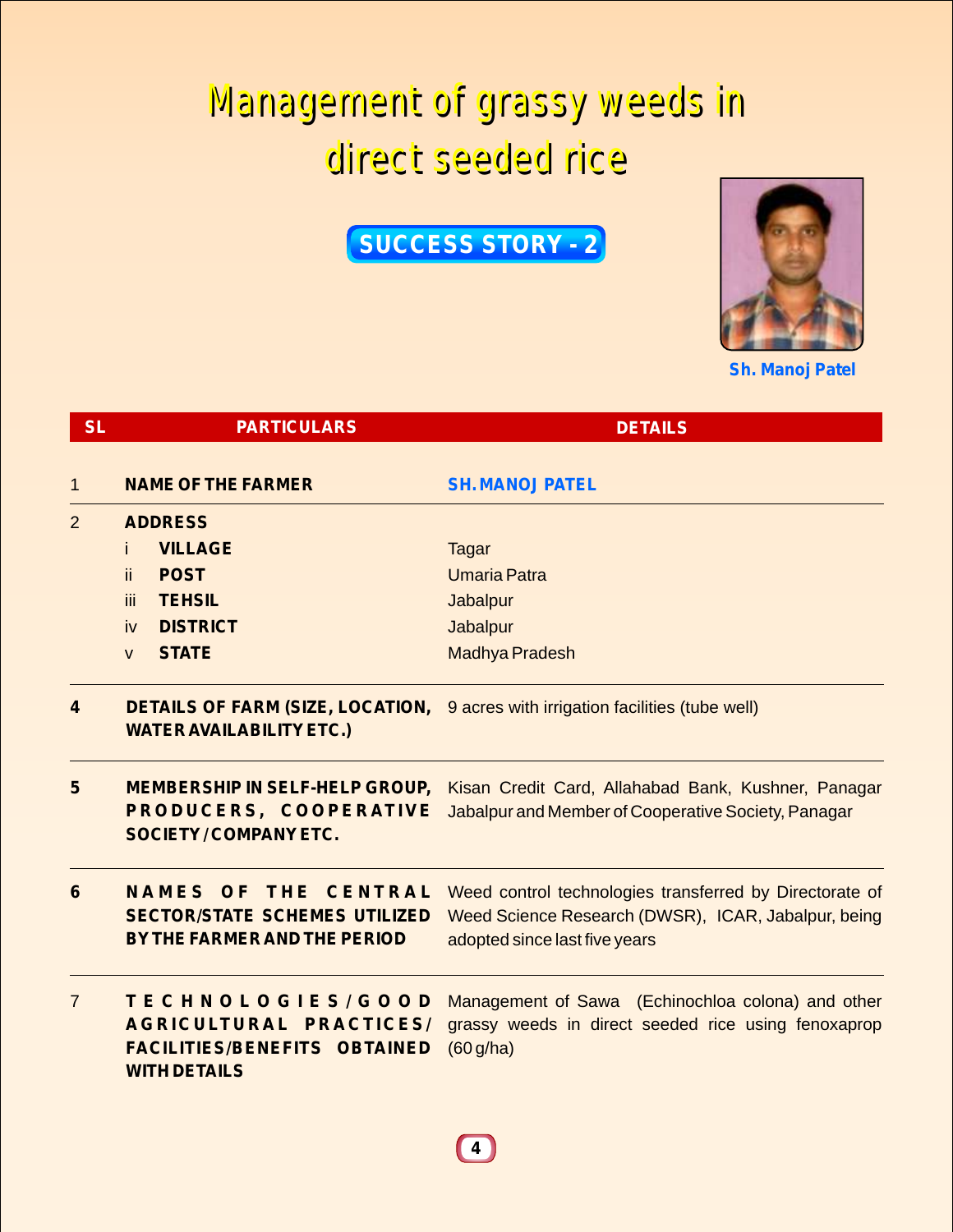| <b>SL</b> | <b>PARTICULARS</b>                                                                                                                                                                     | <b>DETAILS</b>                                                                                                                                                                                         |                                                                                                                                                                                                                                                                                                                |  |
|-----------|----------------------------------------------------------------------------------------------------------------------------------------------------------------------------------------|--------------------------------------------------------------------------------------------------------------------------------------------------------------------------------------------------------|----------------------------------------------------------------------------------------------------------------------------------------------------------------------------------------------------------------------------------------------------------------------------------------------------------------|--|
| 8         | <b>DETAILS OF RESULTS OBTAINED</b><br><b>DUE TO THE ADOPTION OF</b><br><b>TECHNOLOGIES (SEASON-WISE</b><br><b>CROPS GROWN, TECHNIQUES</b><br><b>ADOPTED, RESULTS ACHIEVED</b><br>ETC.) | Improved/<br><b>Present production</b><br>technologies                                                                                                                                                 | <b>Traditional/past</b><br>production practices                                                                                                                                                                                                                                                                |  |
| (1)       | <b>PRODUCTIVITY PER HECTARE</b>                                                                                                                                                        | $40$ q/ha                                                                                                                                                                                              | $30$ q/ha                                                                                                                                                                                                                                                                                                      |  |
| (II)      | <b>COST OF PRODUCTION PER</b><br><b>HECTARE</b>                                                                                                                                        | Rs 9000/ha                                                                                                                                                                                             | Rs 12000/ ha inclusive of<br>hand weeding charges                                                                                                                                                                                                                                                              |  |
| (III)     | <b>TOATL GROSS INCOME PER</b><br><b>HECTARE</b>                                                                                                                                        | Rs. 36000 per hectare<br>(40 q X Rs. 900/q)                                                                                                                                                            | Rs. 25500/ha<br>(30 q X Rs. 850/ q less<br>price as there was<br>impurities like weed seeds)                                                                                                                                                                                                                   |  |
| (III)     | <b>NET INCOME PER HECTARE</b>                                                                                                                                                          | Rs. 27000                                                                                                                                                                                              | Rs. 13500                                                                                                                                                                                                                                                                                                      |  |
| (IV)      | <b>PRICE REALIZED (RS. PER TON)</b>                                                                                                                                                    | Profit - Rs. 6750/ton<br>Cost Rs. 2250/ton                                                                                                                                                             | Profit - Rs. 4500/ton<br>Cost Rs. 4000/ton                                                                                                                                                                                                                                                                     |  |
| (V)       | <b>NATURAL RESOURCES</b><br><b>SAVED/CONSERVED LIKE SOIL,</b><br><b>WATER ETC.</b>                                                                                                     |                                                                                                                                                                                                        |                                                                                                                                                                                                                                                                                                                |  |
| (V)       | <b>PRODUCT QUALITY IMPROVEMENT</b>                                                                                                                                                     | Due to improved weed<br>management technology,<br>the attack of other pests<br>was significantly minimized<br>and the quality of the<br>produce was recorded with<br>even and bold grain seed<br>yield | The quality of the farm<br>produce was much<br>contaminated<br>with<br>objectionable weed seeds<br>along with irregular grain<br>size                                                                                                                                                                          |  |
| 9         | <b>MARKETING STRATEGY ACCESS TO</b><br><b>MARKET (THROUGH PRIVATE,</b><br>COOPERATIVE, CONTRACT<br><b>FARMING ETC.) EXPORT MARKET</b><br>(DETAILS OF EXPORTS MADE)                     | Samiti Maryadit Sakha operating at the block level                                                                                                                                                     | Farm produce, obtained is marketed through Sehkari                                                                                                                                                                                                                                                             |  |
| 10        | <b>FACTORS CONTRIBUTING TO</b><br><b>SUCCESS</b>                                                                                                                                       |                                                                                                                                                                                                        | Grassy weeds including as Echinochloa colona have been<br>reported to cause 50-60 per cent yield loss in direct seeded<br>rice due to competition like light, moisture, space, nutrients<br>etc. As a result of which the growth of the crop is much<br>suppressed and consequently the crop face huge loss in |  |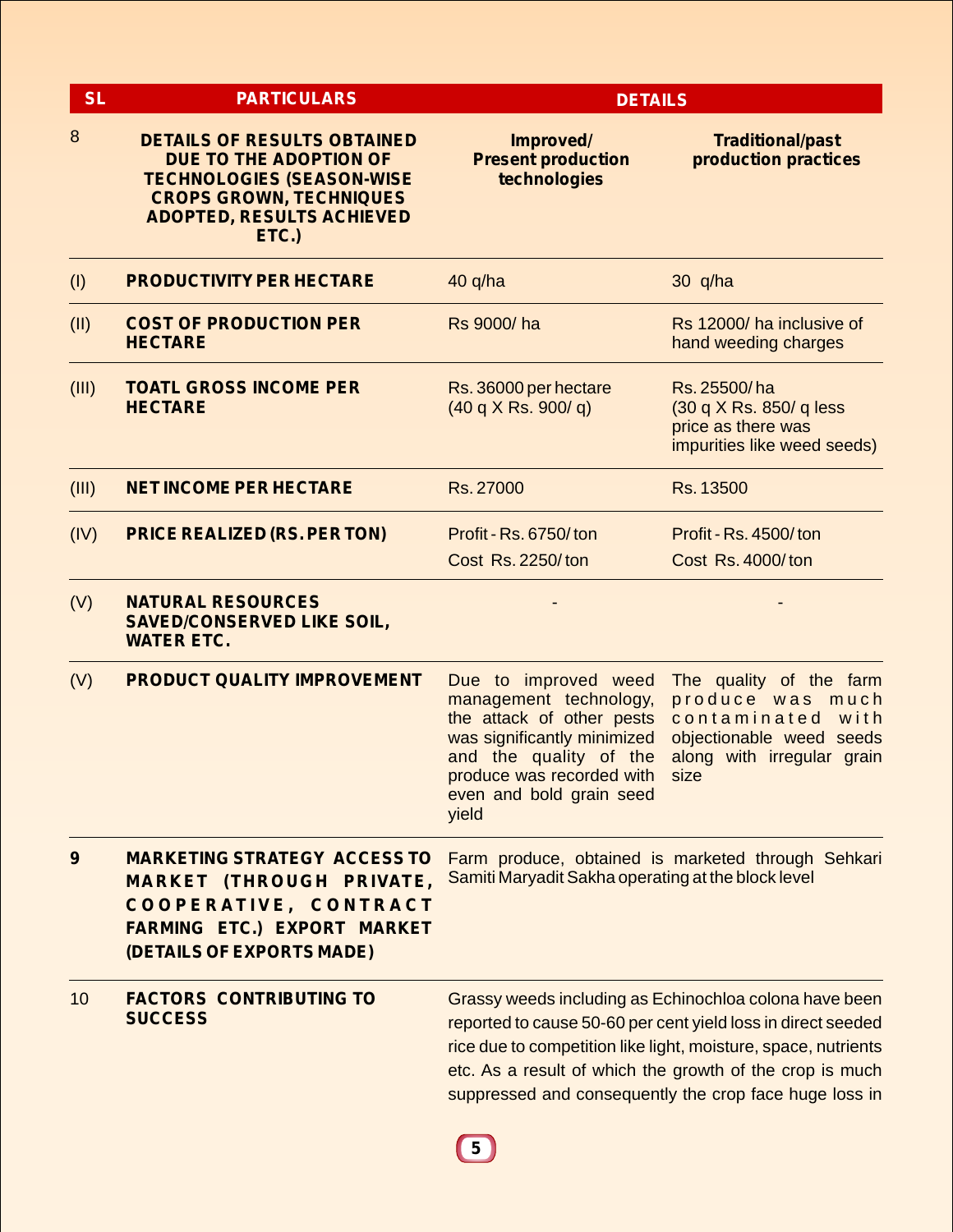| <b>SL</b> | <b>PARTICULARS</b>                                   | <b>DETAILS</b>                                                                                                                                                                                                                                                                                                                                                                                                                                                                                                                                                                                                                                                                                            |
|-----------|------------------------------------------------------|-----------------------------------------------------------------------------------------------------------------------------------------------------------------------------------------------------------------------------------------------------------------------------------------------------------------------------------------------------------------------------------------------------------------------------------------------------------------------------------------------------------------------------------------------------------------------------------------------------------------------------------------------------------------------------------------------------------|
|           |                                                      | productivity. The quality of the produce was also found<br>deteriorated. Due to adoption of improved weed<br>management technologies advised/demonstrated by<br>the Directorate of Weed Science Research, ICAR,<br>Jabalpur, the weeds were significantly controlled and<br>the yield obtained was of good quality and increased<br>the yield by 10 q/ha. The sawa (Echinochloa colona)<br>was usually not controlled by the traditional practices<br>but was significantly controlled by the use of<br>Fenoxaprop (60 g a.i. /ha) as post emergence (25-30<br>days after sowing) using 500 litres of water and<br>knapsack sprayer. The traditional methods also<br>involve labour and time consumption. |
| 11        | OTHER RELEVANT<br>ANY <b>A</b><br><b>INFORMATION</b> | The farmers of nearby villages visiting the fields were<br>also acquainted with the latest development of<br>improved weed management technology and took lot<br>of interest in adopting the same using the<br>recommended herbicides to reduce the cost of<br>cultivation and increase total production and net profit.                                                                                                                                                                                                                                                                                                                                                                                  |





The technology also helped to overcome the labour

problem/ crisis during weeding season.

**Untreated field Fenoxaprop treated field**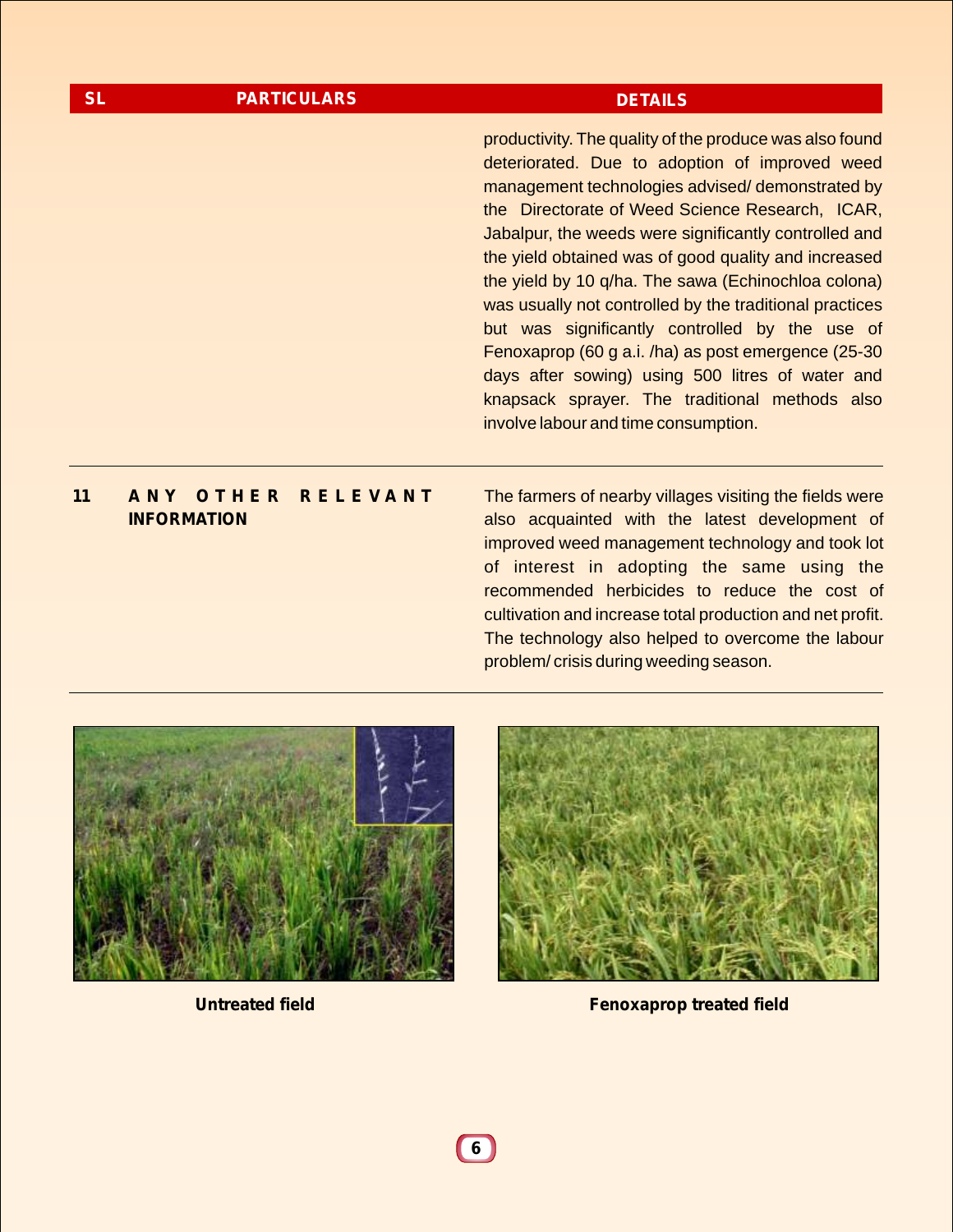## Management of grassy weeds in Management of grassy weeds in wheat using zero tillage technology wheat using zero tillage technology



**SUCCESS STORY - 3**



**Sh. Ashok Mishra Sh. Rajkumar Mishra**

| <b>SL</b>      | <b>PARTICULARS</b>                                                                                         | <b>DETAILS</b>                                                                                                                                                                                                                                                                                                                                         |
|----------------|------------------------------------------------------------------------------------------------------------|--------------------------------------------------------------------------------------------------------------------------------------------------------------------------------------------------------------------------------------------------------------------------------------------------------------------------------------------------------|
| 1              | <b>NAME OF THE FARMER</b>                                                                                  | <b>SH. ASHOK MISHRA AND SH. RAJKUMAR MISHRA</b>                                                                                                                                                                                                                                                                                                        |
| $\overline{2}$ | <b>ADDRESS</b>                                                                                             |                                                                                                                                                                                                                                                                                                                                                        |
|                | <b>VILLAGE</b>                                                                                             | Khamaria                                                                                                                                                                                                                                                                                                                                               |
|                | <b>POST</b><br>ii.                                                                                         | Ramkhiria                                                                                                                                                                                                                                                                                                                                              |
|                | iii.<br><b>TEHSIL</b>                                                                                      | Sihora                                                                                                                                                                                                                                                                                                                                                 |
|                | <b>DISTRICT</b><br>iv                                                                                      | Jabalpur                                                                                                                                                                                                                                                                                                                                               |
|                | <b>STATE</b><br>$\mathsf{V}$                                                                               | Madhya Pradesh                                                                                                                                                                                                                                                                                                                                         |
| 3              | <b>CONTACT DETAILS</b>                                                                                     | 09752550148/09826162426                                                                                                                                                                                                                                                                                                                                |
| 4              | <b>DETAILS OF FARM (SIZE, LOCATION,</b><br><b>WATER AVAILABILITY ETC.)</b>                                 | 16 acres with irrigation facilities (tube well) and Canal                                                                                                                                                                                                                                                                                              |
| 5              | <b>MEMBERSHIP IN SELF-HELP GROUP,</b><br>PRODUCERS, COOPERATIVE<br><b>SOCIETY/COMPANY ETC.</b>             | <b>Cooperative Society Ghat Simariya and SBI Kisan Credit</b><br>card, Sihora                                                                                                                                                                                                                                                                          |
| $6\phantom{1}$ | NAMES OF<br>THE<br><b>CENTRAL</b><br><b>SECTOR/STATE SCHEMES UTILIZED</b><br>BY THE FARMER AND THE PERIOD  | Technology generated by Directorate of Weed Science<br>Research, ICAR, Jabalpur being adopted since last five                                                                                                                                                                                                                                          |
| $\overline{7}$ | TECHNOLOGIES/GOOD<br>AGRICULTURAL PRACTICES/<br><b>FACILITIES/BENEFITS OBTAINED</b><br><b>WITH DETAILS</b> | Management of Phalaris minor and other grassy weeds in<br>wheat using zero tillage technology with recommended<br>herbicide (metsulfuron 4 g/ha) as tilling land is a laborious<br>and time-consuming operation. It has been estimated that<br>on an average about 30% of the total expenditure of crop<br>production is incurred on tillage operation |
|                |                                                                                                            |                                                                                                                                                                                                                                                                                                                                                        |

 $(7)$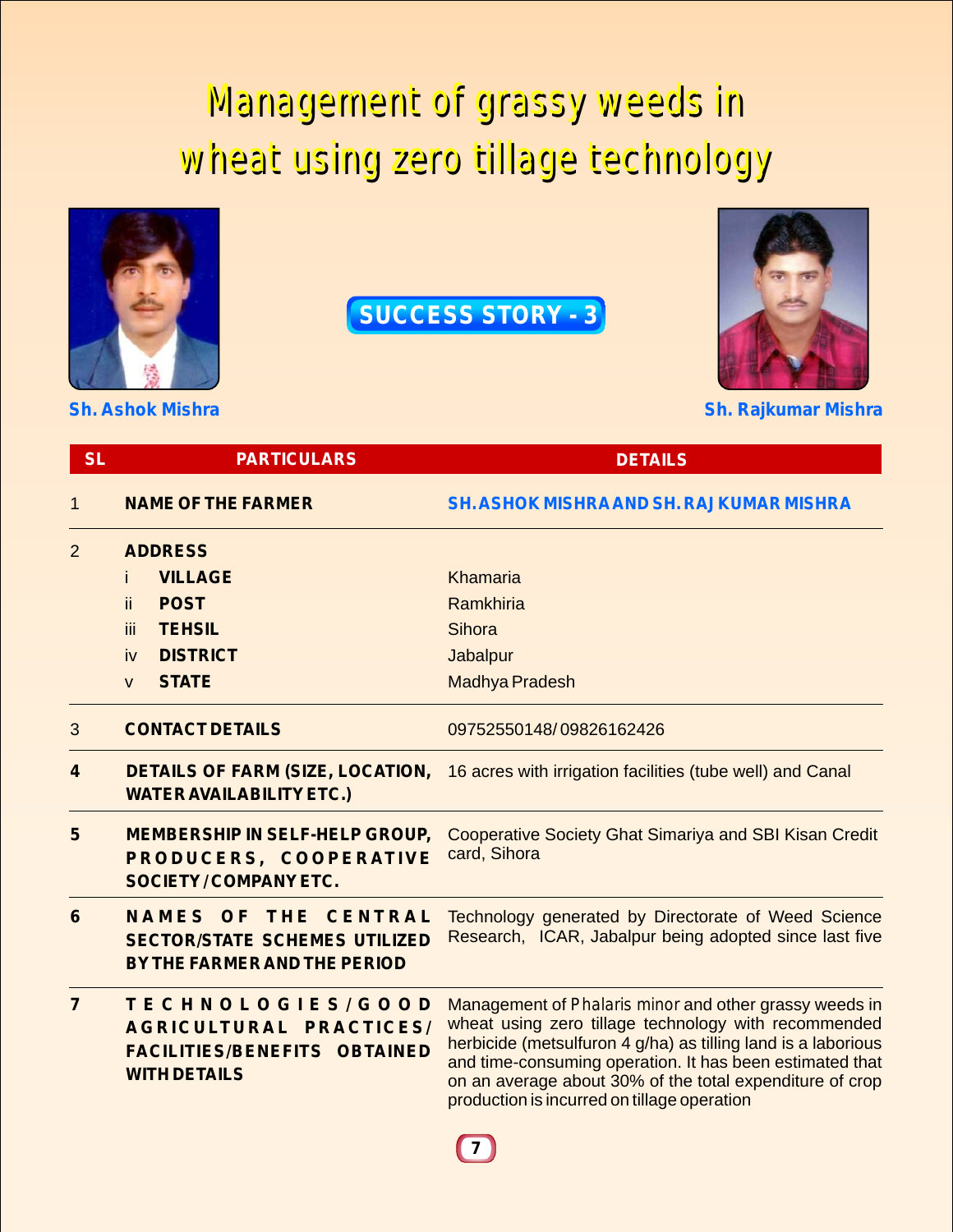| <b>SL</b><br><b>PARTICULARS</b> |                                                                                                                                                                                                                                        | <b>DETAILS</b>                                                                                                                                                                                 |                                                                                                                                    |  |
|---------------------------------|----------------------------------------------------------------------------------------------------------------------------------------------------------------------------------------------------------------------------------------|------------------------------------------------------------------------------------------------------------------------------------------------------------------------------------------------|------------------------------------------------------------------------------------------------------------------------------------|--|
| 8                               | <b>DETAILS OF RESULTS OBTAINED</b><br>DUE TO THE ADOPTION OF<br><b>TECHNOLOGIES (SEASON-WISE</b><br><b>CROPS GROWN, TECHNIQUES</b>                                                                                                     | Improved/<br><b>Present production</b><br>technologies                                                                                                                                         | <b>Traditional/past</b><br>production practices                                                                                    |  |
| (1)                             | <b>PRODUCTIVITY PER HECTARE</b>                                                                                                                                                                                                        | $32$ q/ha                                                                                                                                                                                      | $23$ q/ha                                                                                                                          |  |
| (II)                            | <b>COST OF PRODUCTION PER Rs 9000/ha</b>                                                                                                                                                                                               |                                                                                                                                                                                                | Rs. 11000 (Inclusive of<br>conventional tillage<br>practice)                                                                       |  |
| (III)                           | <b>TOATL GROSS INCOME PER Rs. 32000 per hectare</b>                                                                                                                                                                                    | (32 q X Rs. 1000/q)                                                                                                                                                                            | Rs. 21850 (23 q X Rs. 950/ q<br>less price as there was<br>impurities like weed seeds)                                             |  |
| (III)                           | <b>NET INCOME PER HECTARE</b>                                                                                                                                                                                                          | Rs. 23000                                                                                                                                                                                      | Rs. 10850                                                                                                                          |  |
| (IV)                            | <b>PRICE REALIZED (RS. PER TON)</b>                                                                                                                                                                                                    | Profit - Rs. 7600/ton<br><b>Cost Rs. 2250/ton</b>                                                                                                                                              | Profit-Rs.4717/ton<br>Cost-Rs.4782/ton                                                                                             |  |
| (V)                             | NATURAL<br><b>RESOURCES</b><br>SAVED/CONSERVED LIKE SOIL,<br><b>WATER ETC.</b>                                                                                                                                                         | Saved one irrigation<br>that is given at the time<br>of land preparation in<br>traditional method.<br>Saved fuel (diesel), time<br>and ploughing as it did<br>not require land<br>preparation. | Did save any natural                                                                                                               |  |
| (V)                             | PRODUCT QUALITY IMPROVEMENT                                                                                                                                                                                                            | The produce was free from<br>weed seeds and grain was<br>bold.                                                                                                                                 | The quality of the farm<br>produce was much<br>contaminated with<br>objectionable weed seeds<br>along with irregular grain<br>size |  |
| 9                               | <b>MARKETING STRATEGY ACCESS TO</b><br><b>MARKET</b> (THROUGH PRIVATE, Samiti Maryadit Sakha operating at the block level<br>COOPERATIVE, CONTRACT<br><b>FARMING ETC.)</b><br><b>EXPORT MARKET (DETAILS OF</b><br><b>EXPORTS MADE)</b> |                                                                                                                                                                                                | Farm produce, obtained is marketed through Sehkari                                                                                 |  |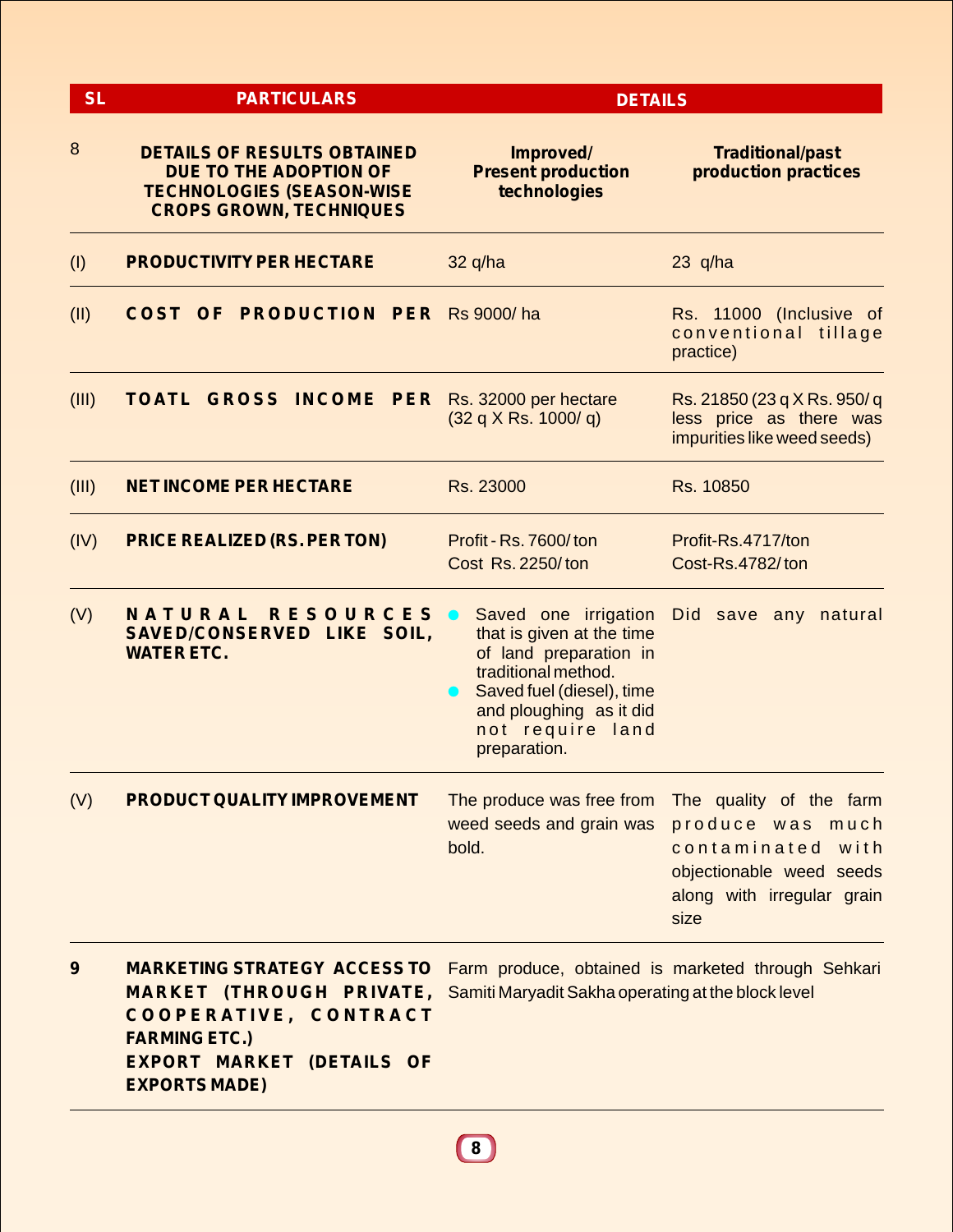| <b>SL</b> |                | <b>PARTICULARS</b>       |  | <b>DETAILS</b>                                                                                                                                                                                                                                                                                                                                                                                                                                                                                                                                                      |
|-----------|----------------|--------------------------|--|---------------------------------------------------------------------------------------------------------------------------------------------------------------------------------------------------------------------------------------------------------------------------------------------------------------------------------------------------------------------------------------------------------------------------------------------------------------------------------------------------------------------------------------------------------------------|
| 10        | <b>FACTORS</b> | <b>CONTRIBUTING TO @</b> |  | Zero tillage technology with recommended herbicides<br>resulted in conserving the soil moisture, saving fuel,<br>no costs for land preparation, significant weed control,<br>time saving and timely sowing of wheat. Risk of pests<br>was significantly reduced. As a result of obtained<br>higher yields and profit.                                                                                                                                                                                                                                               |
| 11        | <b>ANY</b>     | OTHER<br><b>RELEVANT</b> |  | The farmers of nearby villages visited the zero tillage<br>fields and were surprised to see the fantastic<br>performance of zero tillage with recommended<br>herbicides and are showing their inclination to adopt<br>the technology.                                                                                                                                                                                                                                                                                                                               |
|           |                |                          |  | With the escalation in diesel price, the cost of<br>production for wheat has increased. In M.P. nearly<br>1.06 m ha area in wheat is under rice-wheat cropping<br>system, which requires approximately 89.38 million<br>litres of diesel for land preparation. If only 10 % area is<br>put under ZT planting, there can be a saving of Rs.<br>154.25 millions per year. Besides, this new technology<br>is eco-friendly by reducing 195 kg C02/ha (assuming<br>2.6 kg C02 production/litre of diesel burnt), which is<br>one of the major causes of global warming. |



**Zero-till seed-cum-fertilizer drill Zero-till drilled wheat**

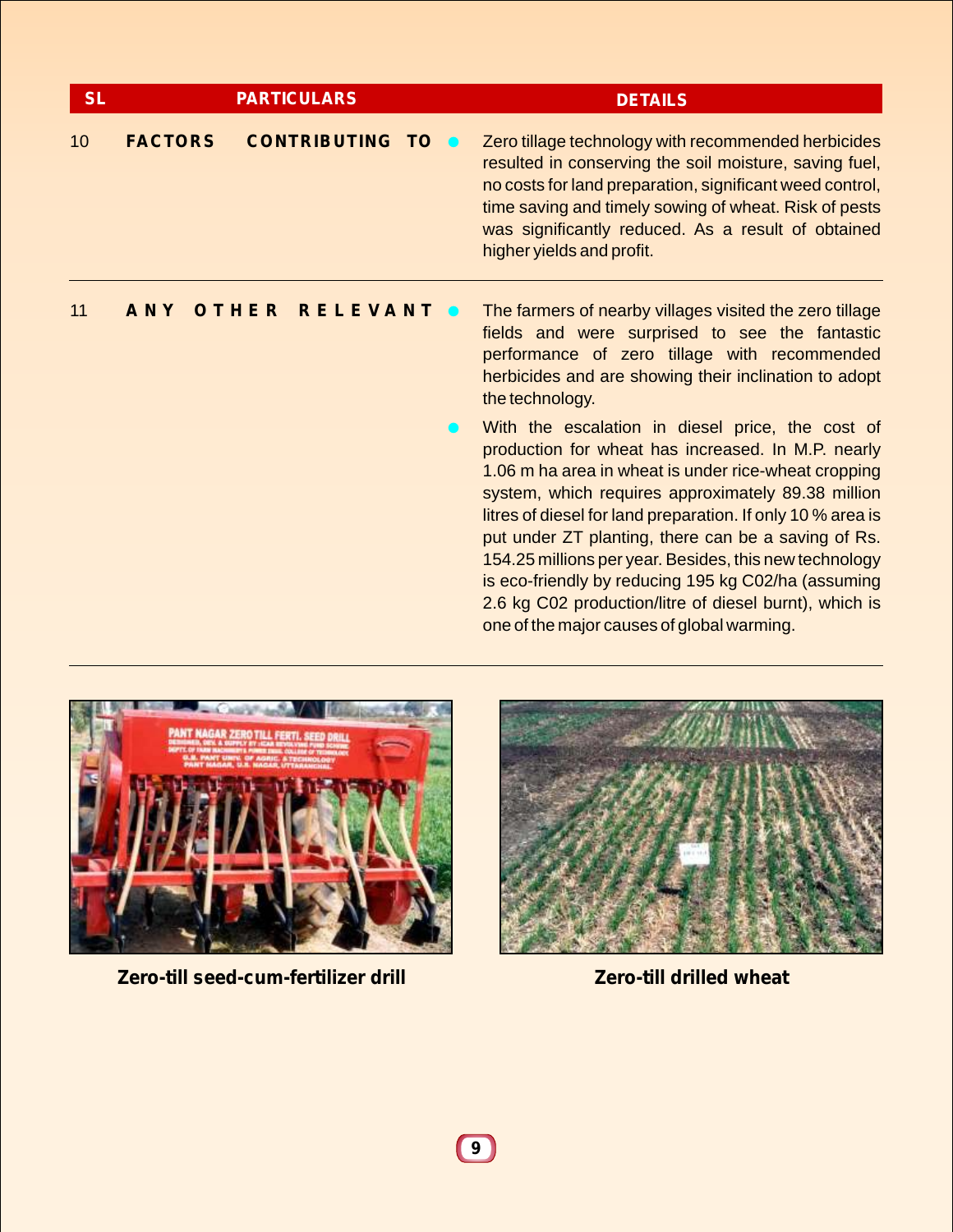### management in version and high value construction in version and high value crops and high value crops and high man den die begangement in die die deutsche deutschen der dem den der der der der der der der der den der der

Soil solarization : A non-chemical approach of weed Soil solarization : A non-chemical approach of weed management in vegetables and high value crops management in vegetables and high value crops

**SUCCESS STORY - 4**



**Dr. Satyendra Yadav**

| <b>SL</b>      | <b>PARTICULARS</b>                                                                                         | <b>DETAILS</b>                                                                                                                                                                                                                                                                                                                                                                                                                 |
|----------------|------------------------------------------------------------------------------------------------------------|--------------------------------------------------------------------------------------------------------------------------------------------------------------------------------------------------------------------------------------------------------------------------------------------------------------------------------------------------------------------------------------------------------------------------------|
| 1              | <b>NAME OF THE FARMER</b>                                                                                  | <b>DR. SATYENDRA YADAV</b>                                                                                                                                                                                                                                                                                                                                                                                                     |
| $\overline{2}$ | <b>ADDRESS</b>                                                                                             |                                                                                                                                                                                                                                                                                                                                                                                                                                |
|                | <b>VILLAGE</b><br>Ť                                                                                        | Amkhera                                                                                                                                                                                                                                                                                                                                                                                                                        |
|                | ii.<br><b>POST</b>                                                                                         | Amkhera                                                                                                                                                                                                                                                                                                                                                                                                                        |
|                | <b>iii</b><br><b>TEHSIL</b>                                                                                | Jabalpur                                                                                                                                                                                                                                                                                                                                                                                                                       |
|                | <b>DISTRICT</b><br>iv                                                                                      | Jabalpur                                                                                                                                                                                                                                                                                                                                                                                                                       |
|                | <b>STATE</b><br>$\mathsf{V}$                                                                               | <b>Madhya Pradesh</b>                                                                                                                                                                                                                                                                                                                                                                                                          |
| 3              | <b>CONTACT DETAILS</b>                                                                                     | 09425156062/09301491922                                                                                                                                                                                                                                                                                                                                                                                                        |
| 4              | <b>DETAILS OF FARM (SIZE, LOCATION,</b><br><b>WATER AVAILABILITY ETC.)</b>                                 | 110 acres with irrigation facilities (tube well)                                                                                                                                                                                                                                                                                                                                                                               |
| 5              | <b>MEMBERSHIP IN SELF-HELP GROUP,</b><br>PRODUCERS, COOPERATIVE<br><b>SOCIETY/COMPANYETC.</b>              | Krishi Sahkari Sakh Samiti, Suhagi, Kisan Credit<br>card, central bank, jabalpur. Krishna Krishi<br>Utpad<br>group(SHG), Jabalpur                                                                                                                                                                                                                                                                                              |
| 6              | <b>NAMES OF THE CENTRAL</b><br><b>SECTOR/STATE SCHEMES UTILIZED</b><br>BY THE FARMER AND THE PERIOD        | Technology generated by Directorate of Weed Science<br>Research, ICAR, Jabalpur being adopted since last five<br>years                                                                                                                                                                                                                                                                                                         |
| $\overline{7}$ | TECHNOLOGIES/GOOD<br>AGRICULTURAL PRACTICES/<br><b>FACILITIES/BENEFITS OBTAINED</b><br><b>WITH DETAILS</b> | Soil solarization in vegetables nursery and high value<br>crops (The field is irrigated and brought to fine tilth. The<br>transparent polyethylene (TPE) is laid close to the soil<br>surface and sides are tucked in soil to prevent any heat<br>loss. This is best practiced in summer months (April-June)<br>when solar radiation is high, the sky is clear and the land is<br>vacant. Duration of 3-6 weeks is sufficient. |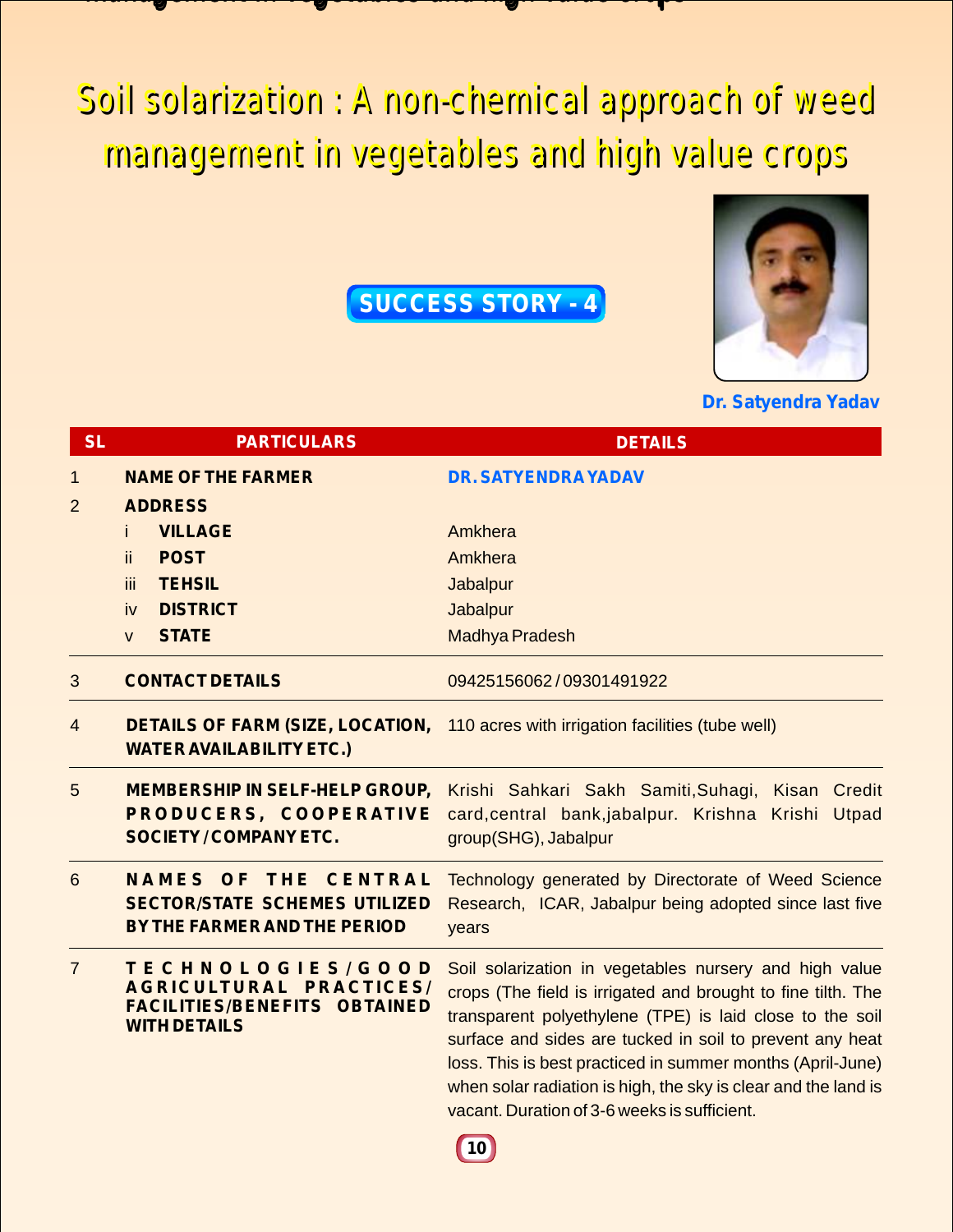| <b>SL</b> | <b>PARTICULARS</b>                                                                                                                                                                     | <b>DETAILS</b>                                                                                                                                                                                                                                                                         |                                                                                                                                                                                                                                                                                                                        |  |  |
|-----------|----------------------------------------------------------------------------------------------------------------------------------------------------------------------------------------|----------------------------------------------------------------------------------------------------------------------------------------------------------------------------------------------------------------------------------------------------------------------------------------|------------------------------------------------------------------------------------------------------------------------------------------------------------------------------------------------------------------------------------------------------------------------------------------------------------------------|--|--|
| 8         | <b>DETAILS OF RESULTS OBTAINED</b><br>DUE TO THE ADOPTION OF<br><b>TECHNOLOGIES (SEASON-WISE</b><br><b>CROPS GROWN, TECHNIQUES</b><br><b>ADOPTED, RESULTS</b><br><b>ACHIEVED ETC.)</b> | Improved/<br><b>Present production</b><br>technologies                                                                                                                                                                                                                                 | <b>Traditional/past</b><br>production practices                                                                                                                                                                                                                                                                        |  |  |
| (1)       | <b>Benefits</b>                                                                                                                                                                        | many weeds in kharif and<br>rabi seasons.<br>Control many soil borne<br>pathogens responsible for<br>causing root rot, wilt etc.<br>Has proved effective<br>against parasitic weeds.<br>Obtained healthy<br>seedlings.<br>Ecologically safe and<br>environmentally friendly<br>method. | Gives excellent control of Due to attack of pests,<br>mortality of vegetable<br>seedlings to the tune of<br>more than 50 per cent was<br>observed due to which huge<br>failure of plantation was<br>recorded and what so ever<br>plants remained for<br>plantation were found very<br>weak for further<br>development. |  |  |
| (V)       | NATURAL RESOURCES<br>SAVED/CONSERVED LIKE SOIL,<br><b>WATER ETC.</b>                                                                                                                   | Saves energy as the<br>requirement of secondary<br>tillage operation is<br>eliminated. Conserved soil<br>moisture.                                                                                                                                                                     | Did not save natural<br>resources.                                                                                                                                                                                                                                                                                     |  |  |
| (V)       | <b>PRODUCT QUALITY IMPROVEMENT</b>                                                                                                                                                     | healthy nursery with percentwithweakplants<br>adequate plant population<br>for plantation.                                                                                                                                                                                             | Found improved quality and Population reduces by 50                                                                                                                                                                                                                                                                    |  |  |
| 9         | <b>MARKETING STRATEGY ACCESS TO</b><br><b>MARKET (THROUGH PRIVATE,</b><br>COOPERATIVE, CONTRACT<br><b>FARMING ETC.)</b><br><b>EXPORT MARKET (DETAILS OF</b><br><b>EXPORTS MADE)</b>    | Produce, obtained is marketed through local means                                                                                                                                                                                                                                      |                                                                                                                                                                                                                                                                                                                        |  |  |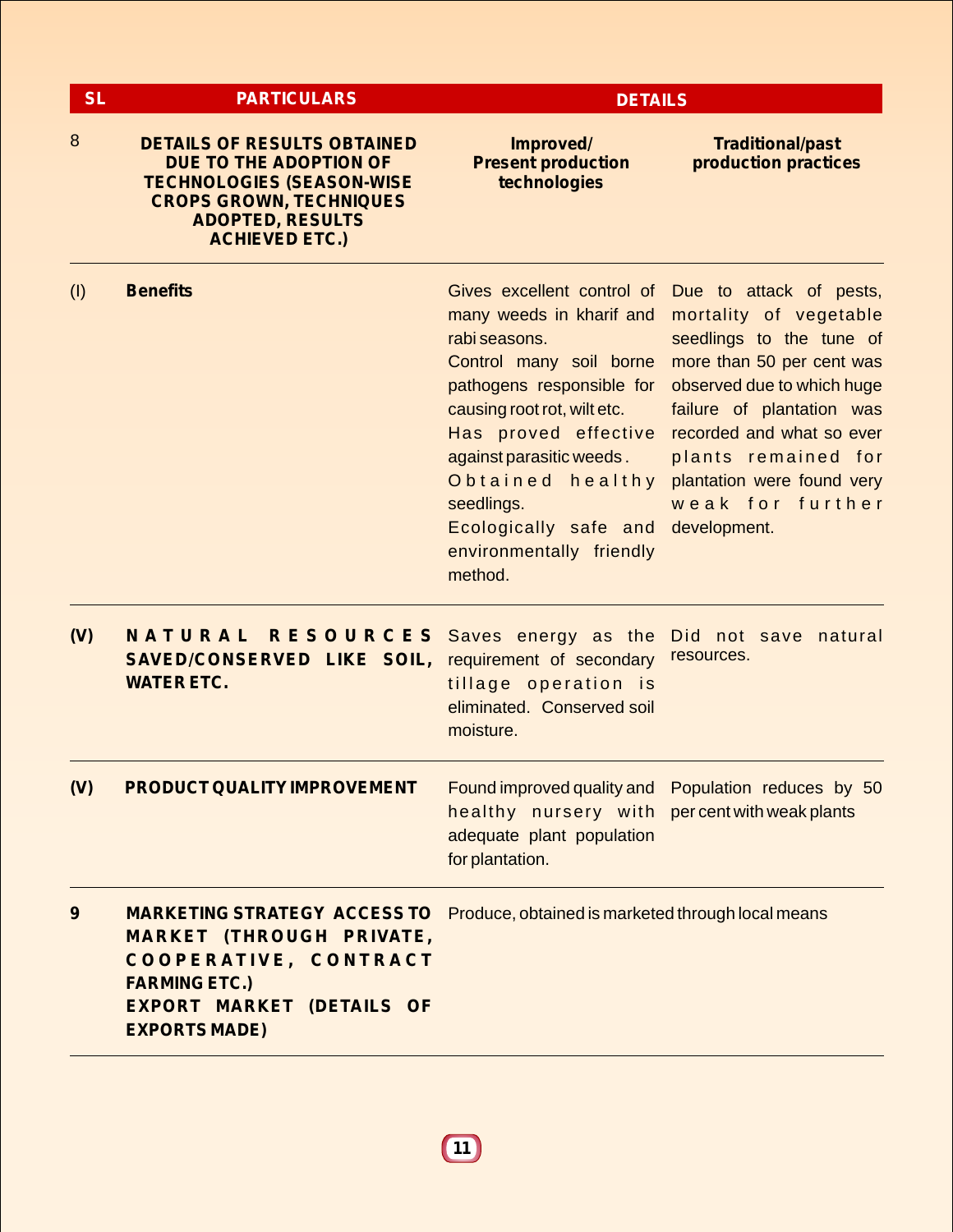| <b>SL</b> |                                  | <b>PARTICULARS</b>       | <b>DETAILS</b>                                                                                                                                                                                                                                                                                                        |
|-----------|----------------------------------|--------------------------|-----------------------------------------------------------------------------------------------------------------------------------------------------------------------------------------------------------------------------------------------------------------------------------------------------------------------|
| 10        | <b>FACTORS</b><br><b>SUCCESS</b> | <b>CONTRIBUTING TO O</b> | Soil solarization involves covering the soil with<br>transparent polyethylene (TPE) films which would<br>trap the heat inside, resulting in raising of soil<br>temperature to the lethal level to many soil pathogens,<br>nematodes and weed species.                                                                 |
|           |                                  |                          | Soils mulched with transparent plastic films also<br>contained higher levels of soluble mineral nutrients.<br>Nitrate-nitrogen also significant increased.                                                                                                                                                            |
|           |                                  |                          | Extending the solarization period usually to four<br>weeks or longer enables control of weeds at deeper<br>layers.                                                                                                                                                                                                    |
| 11        | ANY OTHER<br><b>INFORMATION</b>  | <b>RELEVANT</b>          | It is possible to reduce the cost by re-using the plastic<br>in the same or different years and by resorting the<br>thinner films. Savings on land preparation and pest<br>control (cost on herbicides insecticides and<br>fungicides) in each season/ year and increased crop<br>yield are to be taken into account. |

- **I** Many rainy and winter season annuals as well as parasitic weeds like broomrape (Orobanche spp.) are effectively controlled by soil solarization.
- **O** Using this technology, yield increases of about 100-125 per cent in onion, 50-55 per cent in ground nut, 70- 75 per cent in sesamum and 77-78 per cent in soybean have been observed by solarization.



Solarization by TPE sheets Solarized nursery





Non-Solarized nursery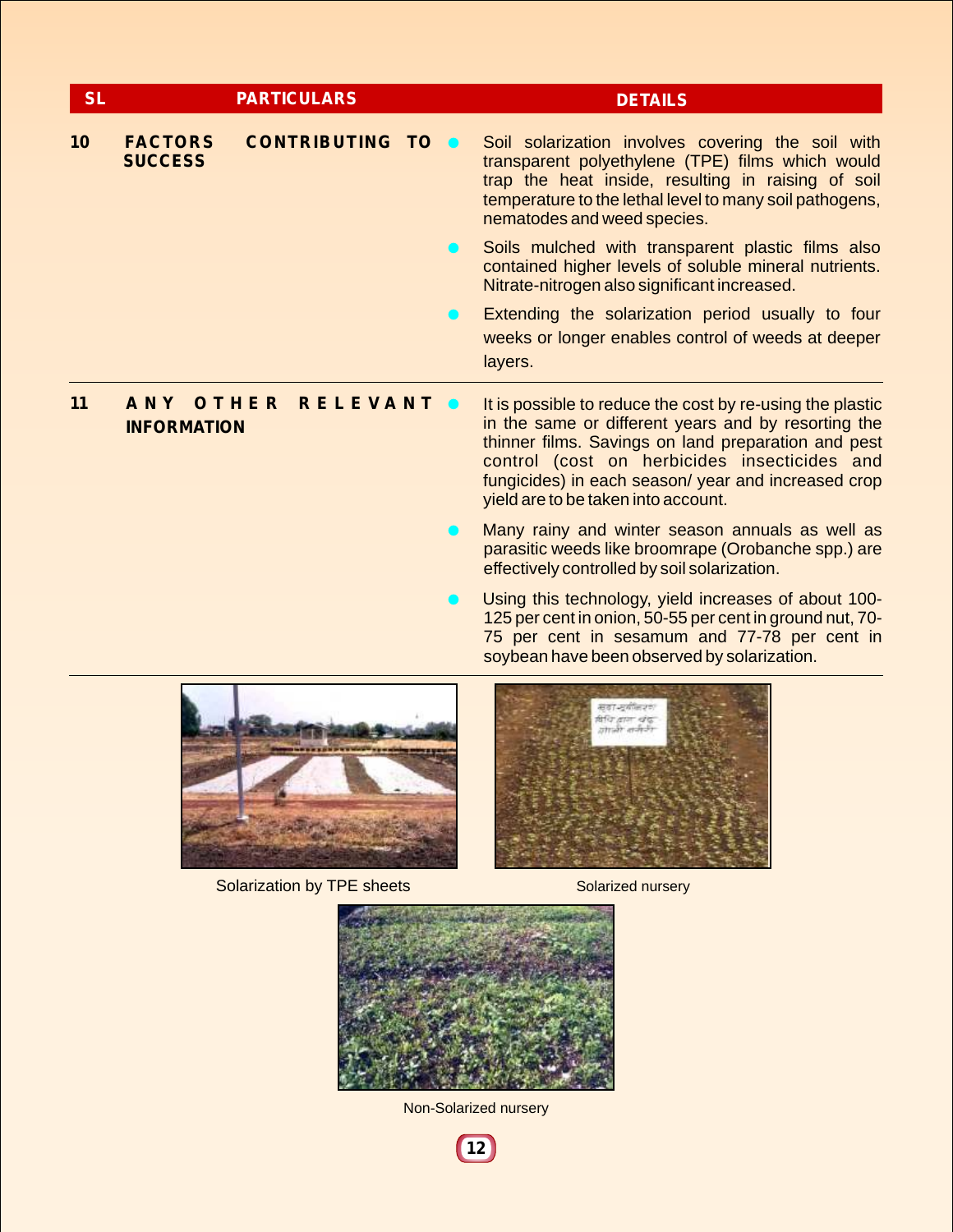# Management of Parthenium hysterophorus Management of Parthenium hysterophorus

## using Mexican beetle using Mexican beetle

## **SUCCESS STORY - 5**



**Dr. Sunil Kaurav**

| <b>SL</b>       | <b>PARTICULARS</b>                                                                                         | <b>DETAILS</b>                                                                                                                                                                                                                              |  |
|-----------------|------------------------------------------------------------------------------------------------------------|---------------------------------------------------------------------------------------------------------------------------------------------------------------------------------------------------------------------------------------------|--|
| 1               | <b>NAME OF THE FARMER</b>                                                                                  | <b>SHRI SUNIL KAURAV</b>                                                                                                                                                                                                                    |  |
| $\overline{2}$  | <b>ADDRESS</b>                                                                                             | S/o Shri Bhaiya Ji Kaurav                                                                                                                                                                                                                   |  |
|                 | <b>VILLAGE</b><br>Ť.                                                                                       | <b>Khairi</b>                                                                                                                                                                                                                               |  |
|                 | <b>POST</b><br>ii.                                                                                         | Chinchli                                                                                                                                                                                                                                    |  |
|                 | <b>TEHSIL</b><br>iii.                                                                                      | Gadarwara                                                                                                                                                                                                                                   |  |
|                 | <b>DISTRICT</b><br>iv                                                                                      | Narsinghpur                                                                                                                                                                                                                                 |  |
|                 | <b>STATE</b><br>$\mathsf{V}$                                                                               | <b>MP</b>                                                                                                                                                                                                                                   |  |
| 3               | <b>CONTACT DETAILS</b>                                                                                     | 09827780322/957790-226655                                                                                                                                                                                                                   |  |
| 4               | <b>WATER AVAILABILITY ETC.)</b>                                                                            | <b>DETAILS OF FARM (SIZE, LOCATION, 20 Acre area on road side and near the crop fields</b>                                                                                                                                                  |  |
| 5               | <b>MEMBERSHIP IN SELF-HELP GROUP,</b><br>PRODUCERS, COOPERATIVE<br><b>SOCIETY/COMPANY ETC.</b>             | Member of different societies operating in the tehsil                                                                                                                                                                                       |  |
| $6\phantom{1}6$ | <b>NAMES OF THE CENTRAL</b><br><b>SECTOR/STATE SCHEMES UTILIZED</b><br><b>BY THE FARMER AND THE PERIOD</b> | Technology generated by Directorate of Weed Science<br>Research, ICAR, Jabalpur being adopted since last five<br>years                                                                                                                      |  |
| $\overline{7}$  | TECHNOLOGIES/GOOD<br>AGRICULTURAL PRACTICES/<br><b>FACILITIES/BENEFITS OBTAINED</b><br><b>WITH DETAILS</b> | Management of Parthenium hysterophorus locally called<br>Gajar Ghas in non-crop area was done successfully by<br>releasing of host specific Parthenium eating Beetle<br>Zygogramma bicolorata obtained from DWSR, Jabalpur<br>free of cost. |  |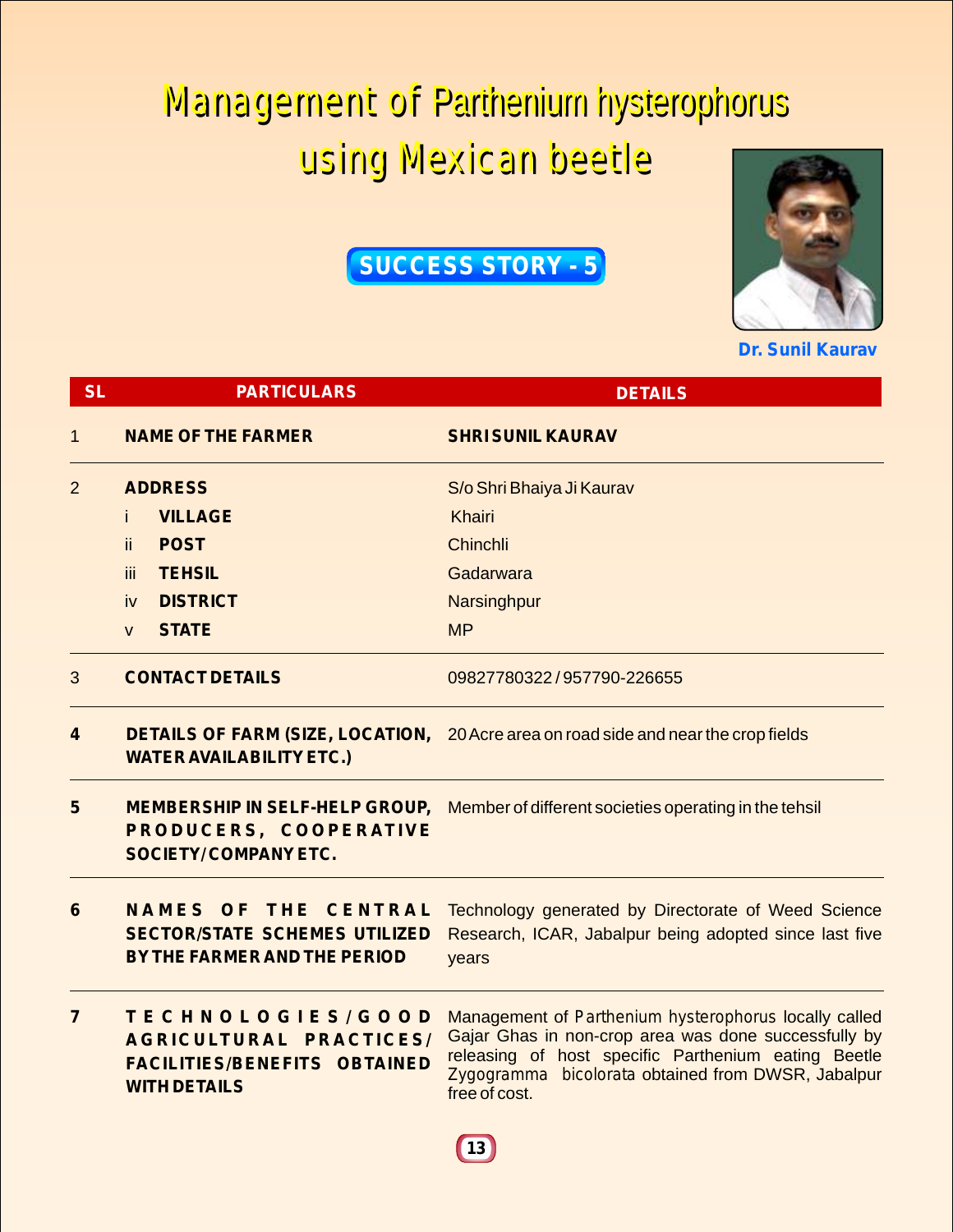### **SL PARTICULARS DETAILS**

8 **IMPROVED BETAILS OF RESULTS OBTAINED Improved DUE TO THE ADOPTION OF TECHNOLOGIES (SEASON-WISE CROPS GROWN, TECHNIQUES ADOPTED, RESULTS ACHIEVED ETC.)**

**Present production technologies**

**Traditional/past production practices**

(I) - **After releasing of Mexican** beetle in the Parthenium infested area, it started feeding on Parthenium which caused reduction in Parthenium vigour. Beetle also laid eggs from which soon tiny larvae emerged and eat Parthenium growing point thus checked the Parthenium growth. After about two month, the whole Parthenium infested area was found attacked by the beetle. Continuous attack of adult and larvae of the bioagent caused complete defoliation of the Parthenium in the area. Next year, larvae and adults

of the bioagents were found attacking Parthenium which was germinated after monsoon rains. The attack of the beetle was so severe that Parthenium was defoliated in large area. The beetles from Parthenium of non-cropped area entered in the adjoining field of Jowar and defoliated Parthenium amidst the crop.

Due to this technology, the

**• Traditional practice was** to uproot Parthenium which was costly and laboursome. Uprooting was not possible always due to harmful effects of Parthenium causing skin allergy besides asthmatic and many other problems. The seeds of Parthenium entered in the cropped field from the Parthenium infested non-cropped area and reduced the crop productivity.

**I** Use of herbicide like metribuzine and glyphosate are very costly affair particularly in non cropped situation.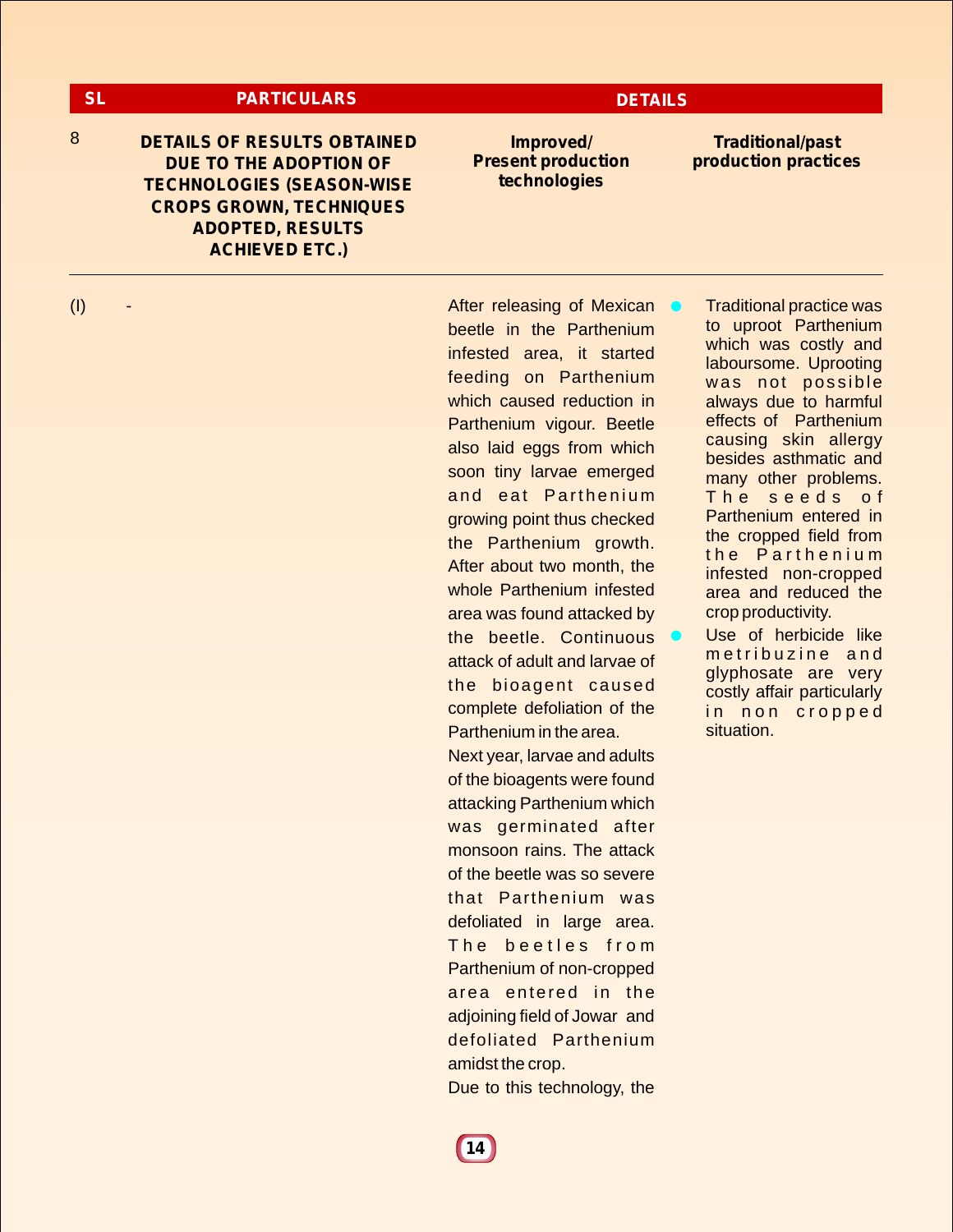| <b>SL</b> | <b>PARTICULARS</b>                                                                                                                                            | <b>DETAILS</b>                                                                                                                                                                                                                      |                                                                                                                                                                                                                                                                                                                                                                                                                                                                                                                                                                                                                                                                                                                                         |
|-----------|---------------------------------------------------------------------------------------------------------------------------------------------------------------|-------------------------------------------------------------------------------------------------------------------------------------------------------------------------------------------------------------------------------------|-----------------------------------------------------------------------------------------------------------------------------------------------------------------------------------------------------------------------------------------------------------------------------------------------------------------------------------------------------------------------------------------------------------------------------------------------------------------------------------------------------------------------------------------------------------------------------------------------------------------------------------------------------------------------------------------------------------------------------------------|
|           |                                                                                                                                                               | density and growth of<br>Parthenium was<br>significantly reduced by the<br>action of bioagents in large<br>area not only in non-<br>cropped area but also in<br>cropped fields on<br>sustainable basis where.                       |                                                                                                                                                                                                                                                                                                                                                                                                                                                                                                                                                                                                                                                                                                                                         |
|           |                                                                                                                                                               | While in the area where the<br>bioagents were not<br>released, density and<br>growth of Parthenium was<br>high and Parthenium<br>infestation was not<br>checked. The infestation of<br>Parthenium was also high<br>in crops fields. |                                                                                                                                                                                                                                                                                                                                                                                                                                                                                                                                                                                                                                                                                                                                         |
| (II)      | <b>NATURAL RESOURCES</b> Saved biodiversity in the Loss of biodiversity which<br><b>SAVED/CONSERVED LIKE SOIL, farm of environmental</b><br><b>WATER ETC.</b> | safety and sustainability                                                                                                                                                                                                           | creates many problems like<br>health hazards etc.                                                                                                                                                                                                                                                                                                                                                                                                                                                                                                                                                                                                                                                                                       |
| (III)     | PRODUCT QUALITY IMPROVEMENT                                                                                                                                   | Maintained the biodiversity.                                                                                                                                                                                                        | Deteriorated growth of the<br>plants suppressed by the<br>Parthenium                                                                                                                                                                                                                                                                                                                                                                                                                                                                                                                                                                                                                                                                    |
| 9         | <b>FACTORS</b><br><b>SUCCESS</b>                                                                                                                              | <b>CONTRIBUTING TO</b> Parthenium was a great problem in the area but after<br>of farmers.                                                                                                                                          | releasing the Mexican beetles by DWSR, Jabalpur the<br>Parthenium problem was reduced drastically not only in the<br>released area but also in the adjoining area. Farmers were<br>also facing health problems particularly of skin allergy. The<br>labours were not ready to uproot Parthenium due to skin<br>allergy problems. Soon after releasing of beetles, other<br>farmers of the area also realized the effect of the<br>technology given by DWSR. Many farmers collected the<br>beetles from the infested area and released the same in<br>and around their fields. This caused rapid spread of the<br>bioagent in large area and subsequently the reduction in<br>the density of Parthenium and reduction in health problems |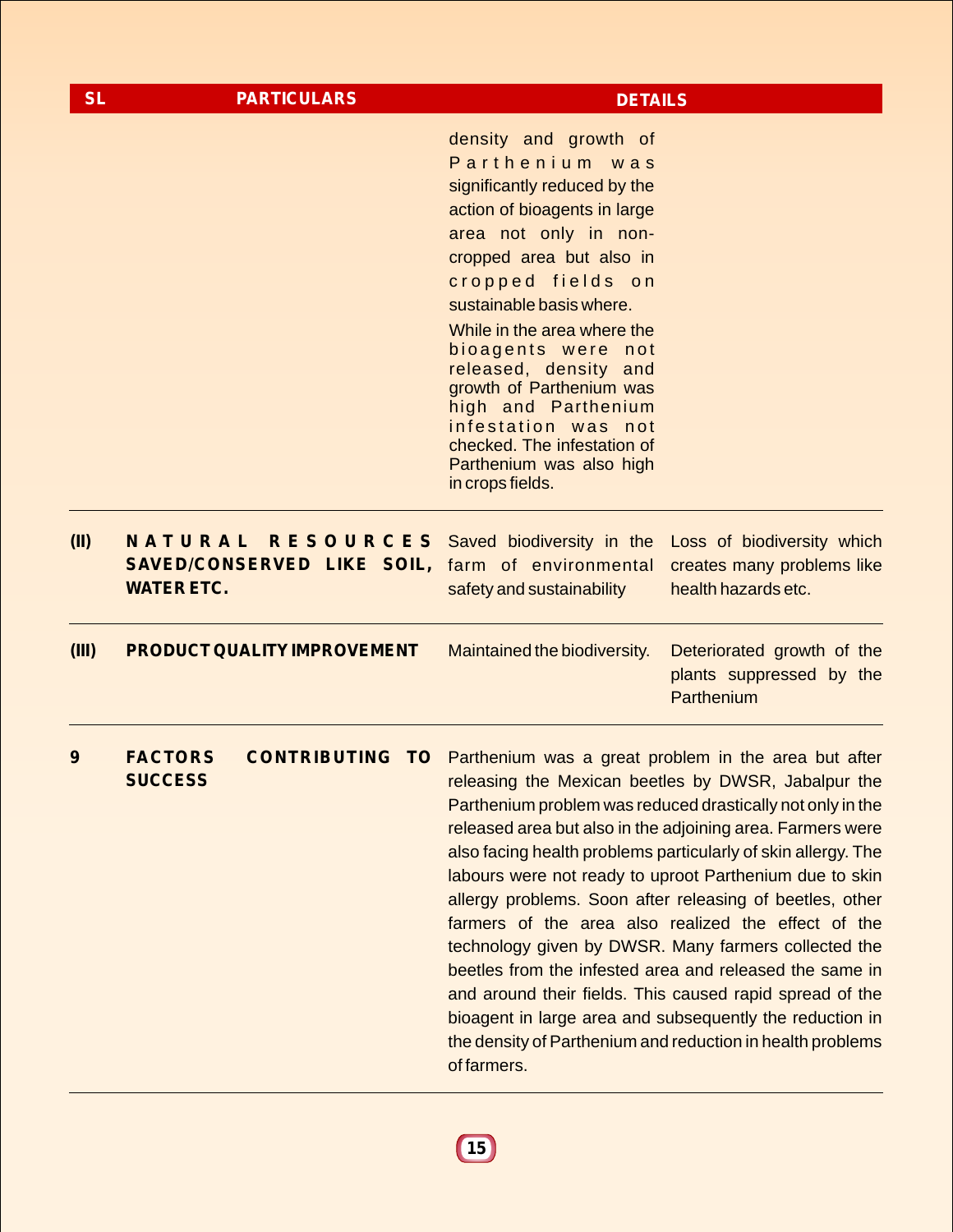### **SL PARTICULARS DETAILS**

### **11 A N Y O T H E R R E L E V A N T INFORMATION**

• Some relatives and farmers from other villages also saw the results of biological agents on Parthenium in Chinchli village. They took interest and collected the bioagents from the same village and releases were made in adjoining areas. Subsequently, they informed the establishment of the bioagent in their area and killing of Parthenium in large area. This is a free technology. At the time of population build-up of beetle, particularly during rainy season, farmers and interested persons may collect the beetles and may release on the Parthenium infested area.

- **In Sonpur village of Jabalpur also, a release of about** 500 beetles against Parthenium was made during 2000-2001 met tremendous success.
- **EXA** Replacement plants like Cassia spp and others are going to be the other viable method of control.



**Zygogramma bicolorata**



**Parthenium field before the attack of beetle Same field after beetle's attack**

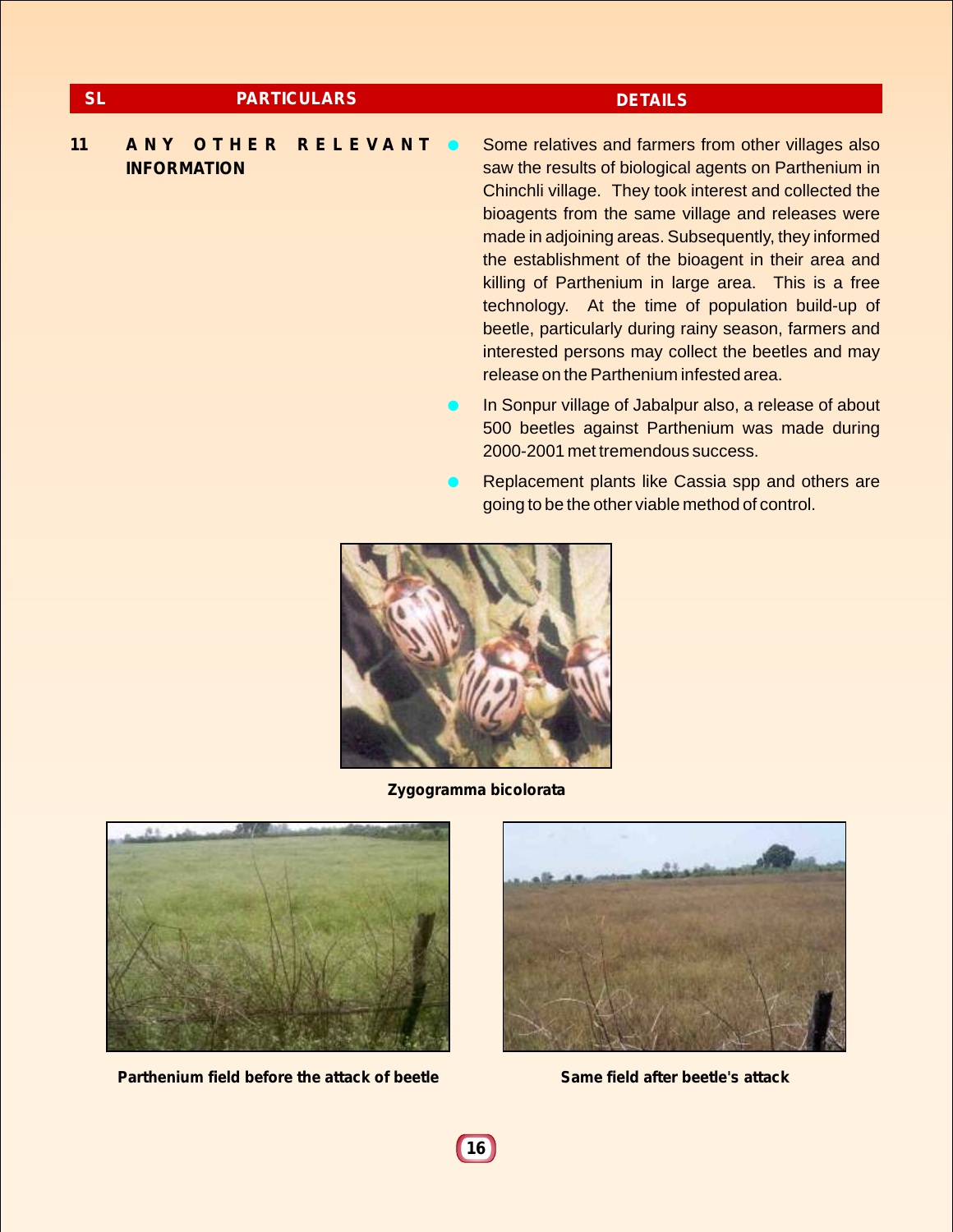## Biological control of Water hyacinth Biological control of Water hyacinth

### **SUCCESS STORY - 6**



| <b>SL</b>      |     | <b>PARTICULARS</b>               | <b>DETAILS</b>                                                                                                                                                                                                                                                                                                                                                                                                                                                                                                                                                                                                                                                                                                                                                                                                                                                                                                                                                                                                                                                                                                                                              |
|----------------|-----|----------------------------------|-------------------------------------------------------------------------------------------------------------------------------------------------------------------------------------------------------------------------------------------------------------------------------------------------------------------------------------------------------------------------------------------------------------------------------------------------------------------------------------------------------------------------------------------------------------------------------------------------------------------------------------------------------------------------------------------------------------------------------------------------------------------------------------------------------------------------------------------------------------------------------------------------------------------------------------------------------------------------------------------------------------------------------------------------------------------------------------------------------------------------------------------------------------|
| 1              |     | <b>EXTENT OF PROBLEM</b>         | Water hyacinth (Eichhornia crassipes (Mart Solmns)<br>is a free floating, annual or perennial aquatic plant. It is<br>native to Brazil and has been introduced in India as an<br>ornamental plant in West Bengal in early twentieth<br>century but now, it is one of the worst weeds of aquatic<br>bodies in India. It is estimated to cover over 0.4 million<br>ha of water surface. It propagates by vegetative and<br>sexual methods. The plant is also reproduces by<br>seeds. A single water hyacinth plant can produce a few<br>to 5000 thousands seeds. The seeds may sink to the<br>bottom mud where they can remain viable upto 20<br>years.<br>The losses caused by this weed are several times<br>more than its beneficial role in purifying water. It may<br>evaporate 3-8 per cent water. It is estimated that the<br>20-40 per cent of the total utilizable water in India is<br>currently infested by this weed in the country, affecting<br>directly irrigation, hydroelectric generation, navigation<br>besides drastic reduction in fish production, aquatic<br>crops (lotus, chestnut) and increase in diseases<br>caused by mosquitoes. |
| $\overline{2}$ |     | <b>ADDRESS OF DEMONSTRATIONS</b> |                                                                                                                                                                                                                                                                                                                                                                                                                                                                                                                                                                                                                                                                                                                                                                                                                                                                                                                                                                                                                                                                                                                                                             |
|                | Ť   | <b>VILLAGE</b>                   | Ponds of Mahanadda, Ranital, Guloua tal,<br><b>Man Singh Tal</b>                                                                                                                                                                                                                                                                                                                                                                                                                                                                                                                                                                                                                                                                                                                                                                                                                                                                                                                                                                                                                                                                                            |
|                | ii. | <b>POST</b>                      | <b>Jabalpur</b>                                                                                                                                                                                                                                                                                                                                                                                                                                                                                                                                                                                                                                                                                                                                                                                                                                                                                                                                                                                                                                                                                                                                             |
|                | iii | <b>TEHSIL</b>                    | <b>Jabalpur</b>                                                                                                                                                                                                                                                                                                                                                                                                                                                                                                                                                                                                                                                                                                                                                                                                                                                                                                                                                                                                                                                                                                                                             |
|                | iv  | <b>DISTRICT</b>                  | <b>Jabalpur</b>                                                                                                                                                                                                                                                                                                                                                                                                                                                                                                                                                                                                                                                                                                                                                                                                                                                                                                                                                                                                                                                                                                                                             |

**17**

v **STATE** MP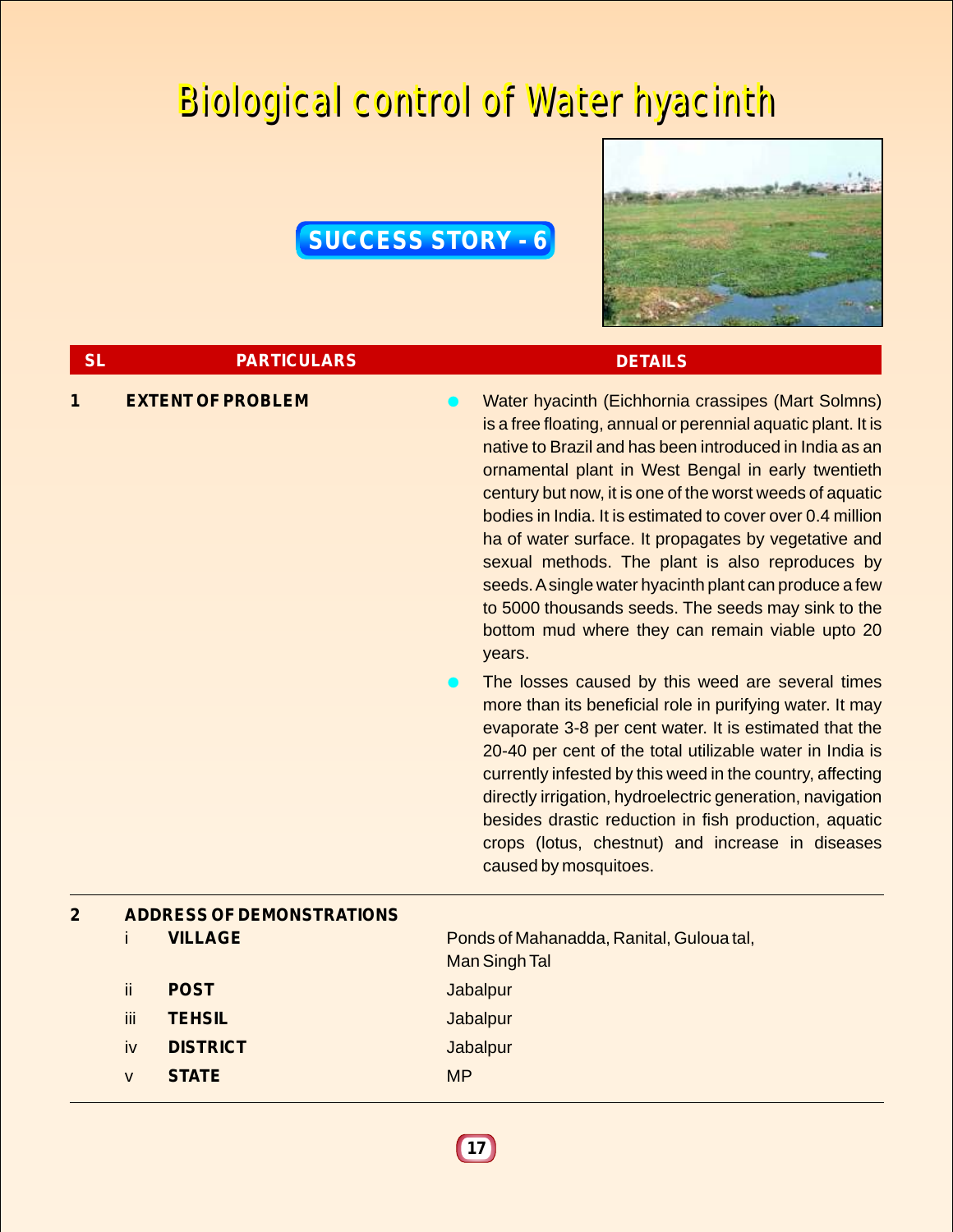| <b>SL</b>        | <b>PARTICULARS</b>                                                                                         | <b>DETAILS</b>                                                                                                                                                                                                                                                                                                                                                                                                                                                                                                                                                                                                                                                                                                                                                                                                                                                                                    |
|------------------|------------------------------------------------------------------------------------------------------------|---------------------------------------------------------------------------------------------------------------------------------------------------------------------------------------------------------------------------------------------------------------------------------------------------------------------------------------------------------------------------------------------------------------------------------------------------------------------------------------------------------------------------------------------------------------------------------------------------------------------------------------------------------------------------------------------------------------------------------------------------------------------------------------------------------------------------------------------------------------------------------------------------|
| 3                | <b>CONTACT DETAILS</b>                                                                                     | <b>DWSR, Jabalpur</b>                                                                                                                                                                                                                                                                                                                                                                                                                                                                                                                                                                                                                                                                                                                                                                                                                                                                             |
| $\boldsymbol{4}$ | LOCATION, WATER AVAILABILITY<br>ETC.)                                                                      | <b>DETAILS OF PONDS (SIZE, Five large ponds of about 3-5 acres (Approx)</b>                                                                                                                                                                                                                                                                                                                                                                                                                                                                                                                                                                                                                                                                                                                                                                                                                       |
| 5                | TECHNOLOGIES/GOOD<br>AGRICULTURAL PRACTICES/<br><b>FACILITIES/BENEFITS OBTAINED</b><br><b>WITH DETAILS</b> | Biological control is the most economical and practical way<br>to keep the weed under check and it is environmentally<br>safe and poses no threat to non-target organisms<br>environment and biodiversity. Use of exotic weevils<br>Neochetina spp, is a potential bio-agent for controlling this<br>weed in aquatic bodies. Initially 500-1000 adults can be<br>released in a water body infested with water hyacinth to<br>establish and population build up of insects. Biological<br>control of water hyacinth occurs in cycles. First cycle of<br>control of water hyacinth may be achieved within 12 to 18<br>months after introduction of the bioagents. After first wave<br>of control, subsequently regrowth or fresh growth may be<br>controlled by the bioagents in less time. Adult feeds on leaf<br>tissues while grubs make tunnels in petioles thus gradually<br>killing the weed. |
| 6                | DETAILS OF RESULTS OBTAINED                                                                                | <b>Neochetina</b><br>spp. has controlled water hyacinth from 5                                                                                                                                                                                                                                                                                                                                                                                                                                                                                                                                                                                                                                                                                                                                                                                                                                    |

**DUE TO THE ADOPTION OF TECHNOLOGIES (SEASON-WISE CROPS GROWN, TECHNIQUES ADOPTED, RESULTS ACHIEVED ETC.)**

large ponds namely Mahanadda, Ranital, Guloua tal, Man Singh Tal, etc in Jabalpur after its introduction in 1995-1996 . In Mahanadda tal, no reoccurrence of water hyacinth has been observed till 2008. Inhabiting people in the surrounding areas of the pond appreciated the efforts of the institute in controlling of water hyacinth problem which was persisting for last many years.

**7 N A T U R A L R E S O U R C E S SAVED/CONSERVED LIKE SOIL, WATER ETC.**

It can be managed effectively by manual, mechanical, chemical and biological methods but manual and mechanical methods are very costly and do not provide the permanent solution. It may effectively be controlled by some herbicides like 2,4-D, glyphosate and paraquat but this method has received little preference in India due to the cost and environmental implications.